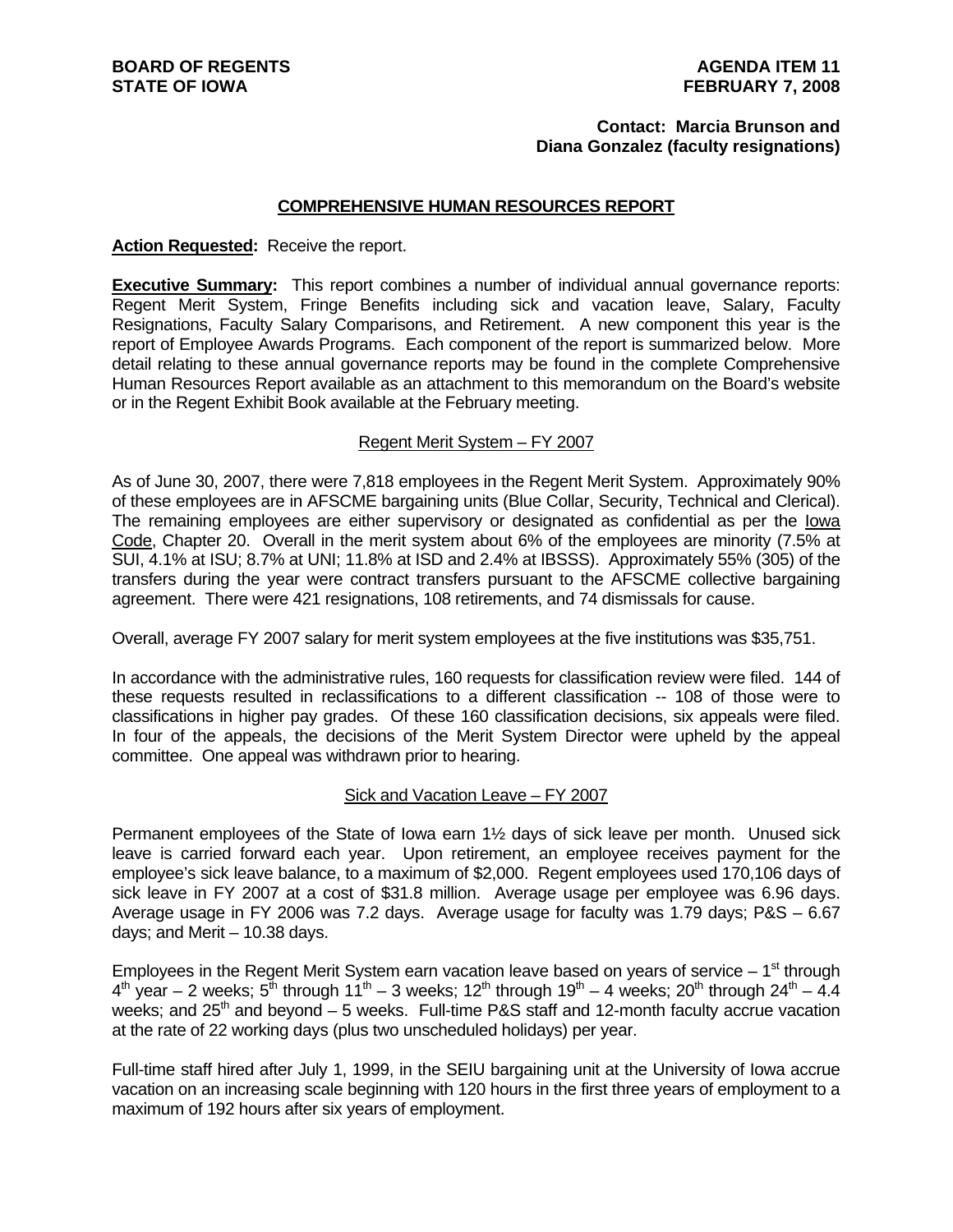Average vacation use per employee was 16.98 days in FY 2007. FY 2006 average was 18.41 days.

In addition to vacation leave, Regent employees receive nine paid holidays.

# Fringe Benefits – FY 2007

The Regent institutions spent \$445.7 million for insurance and retirement for faculty and staff during FY 2007. Institutional costs for fringe benefits as a percent of payroll were SUI – 29.3%; ISU – 30.4%; UNI – 35%; ISD – 38.4%; and IBSSS – 39%.

Employees of the Board of Regents are covered by Social Security and Medicare. Social Security contribution is 6.2% for both the employer and the employee to a calendar year 2007 salary maximum of \$97,500. Medicare contribution is 1.45% on all salary.

Employees may select to participate either in IPERS (a defined benefit program) or TIAA-CREF (a defined contribution program) or a qualified substitute. About 119 employees at ISU are covered by federal retirement. Approximately 23,943 employees participate in TIAA-CREF and 3,071 in IPERS. At the universities, the employer contribution to TIAA-CREF is 10%, and the employee contributes 5%. Contributions to TIAA-CREF at the special schools are at the IPERS rates – 5.75% by the employer and 3.7% by the employee. In FY 2007, the institutions contributed \$122.7 million to TIAA-CREF and \$2.4 million to IPERS.

The institutions provide employees with life insurance, accidental death and dismemberment, and long term disability insurance.

Each university offers health and dental insurance programs for its faculty, P&S staff, and nonorganized merit staff. The AFSCME covered employees at the universities and all employees of the special schools participate in the state health and dental insurance programs. The total cost to the institutions to provide health insurance coverage to faculty and staff in FY 2007 was \$172.3 million which is an increase of approximately 11% from last year.

More detailed information about the fringe benefits programs at the five institutions may be found in the full report beginning on page 11. The full report is available as an attachment to this memo on the Regents website or in the Regent Exhibit Book which will be available the Board meeting.

# Retirement Report – FY 2007

In addition to regular retirement either through IPERS or TIAA-CREF, faculty and staff may retire by participating in the phased retirement program. The phased retirement program was first approved by the Board in 1982. With approval of the institutional administration, faculty and staff may request participation in phased retirement at age 57 with at least 15 years of service. Merit system employees must be age 60 and have at least 20 years of service. Through the program, employees reduce their appointments to no greater than 65% and no less than 50%. A normal phasing period is five years and during the first four years, the participant's salary reflects the actual time worked plus an additional 10% incentive. Benefits in the first four years are paid as if the employee were fulltime. The current phased retirement program expires on June 30, 2012.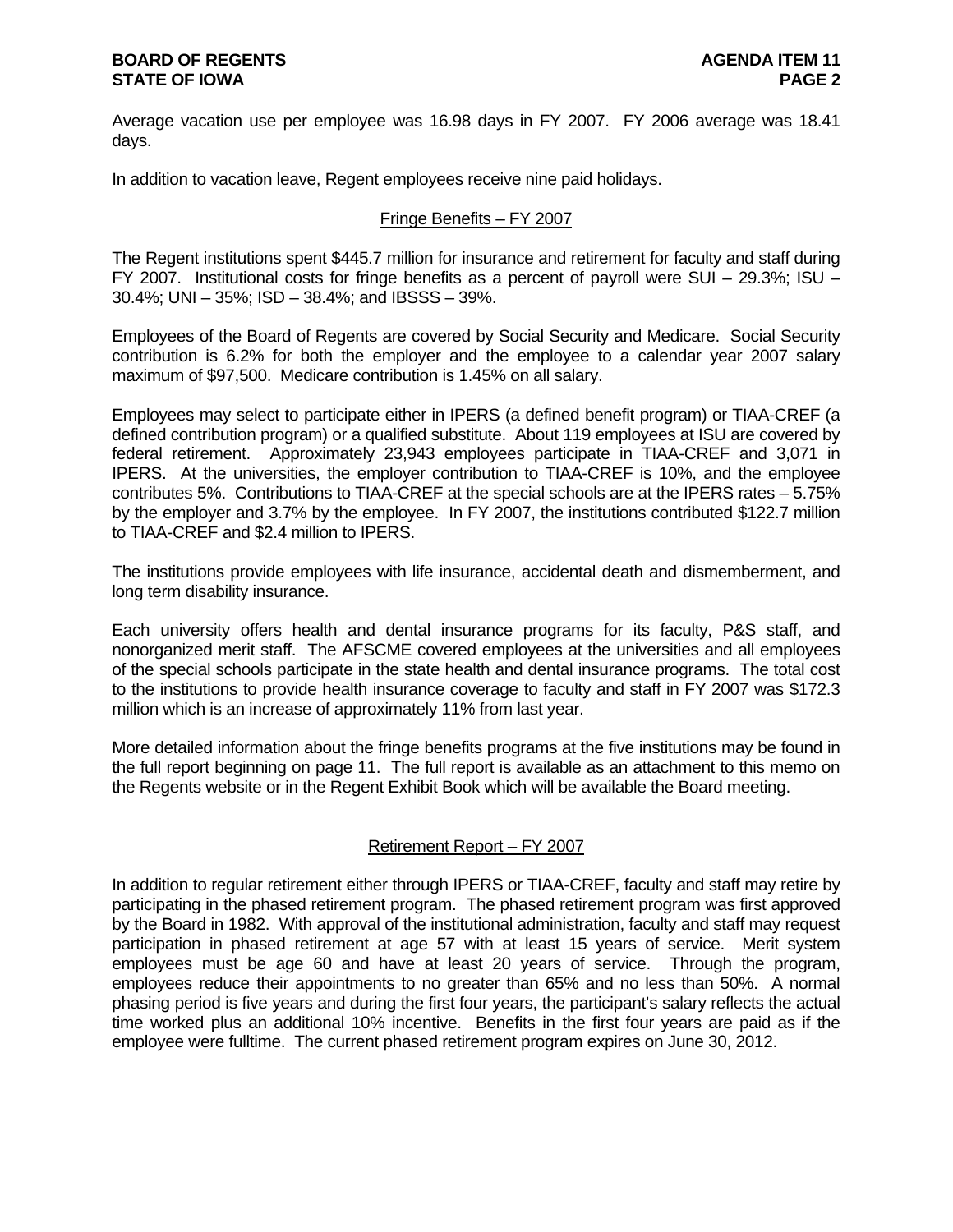There were 53 new participants in phased retirement in FY 2007 with a total of 102 currently active. A total of 790 faculty and staff have participated in the program since its inception in 1982.

The cost of phased retirement incentives was \$897,572. Approximately \$2.8 million was released through operation of the phased retirement program. These funds were used in a variety of ways at the universities with most going toward either replacement personnel or reallocations to fund other areas of need.

During FY 2007, 265 faculty and staff left the institutions through regular retirement.

# Faculty Resignation Report – FY 2007

At the Regent universities, there were 144 faculty resignations, a decrease of 15 (-9.4%) in FY 2007 from the prior year. At the special schools, there were three faculty resignations in FY 2007, an increase of three (+300.0%) from the prior year. This annual report addresses the Board of Regents' Strategic Plan strategy (1.1.3) to "expand educational experiences for Iowa's future workforce and foster cultural understanding by recruiting and retaining a highly qualified and diverse faculty, staff, and administration."

- At the University of Iowa, the number of faculty resignations decreased from 89 to 68 (-23.6%) between FY 2006 and FY 2007. During the past seven years, the average number of annual faculty resignations has been 71.6.
- At Iowa State University, the number of faculty resignations increased from 48 to 54 (+12.5%) between FY 2006 and FY 2007. During the past seven years, the average number of annual faculty resignations has been 46.9.
- At the University of Northern Iowa, the number of faculty resignations remained the same at 22 between FY 2006 and FY 2007. During the past seven years, the average number of annual faculty resignations has been 25.4.
- At the Iowa School for the Deaf, the number of faculty resignations remained the same at 0 between FY 2006 and FY 2007.
- At the Iowa Braille and Sight Saving School, the number of faculty resignations increased from 0 to three (+300.0%) between FY 2006 and FY 2007.

The numbers of faculty resignations include only those faculty members who were tenured, tenuretrack, or clinical track.

The universities have identified the following strategies for faculty retention.

# UNIVERSITY OF IOWA

- Dual academic career initiative. To make academic life at SUI more hospitable for women faculty members, the University will invest \$250,000 during the next three years to help spouses/partners of female faculty find employment at the University.
- Improve recruitment and retention of female faculty. SUI is working to enhance parental leave policies, including the recent implementation of an automatic one-year extension of the tenure clock for all probationary faculty members following the addition of a child (by birth or adoption) to a faculty member's household.
- Improve mentoring of junior faculty. A new position created at SUI will oversee initiatives to develop programs to assist faculty to achieve their career goals. A series of programs targeting new faculty, including a newsletter, mentoring website, facilitated peer groups, and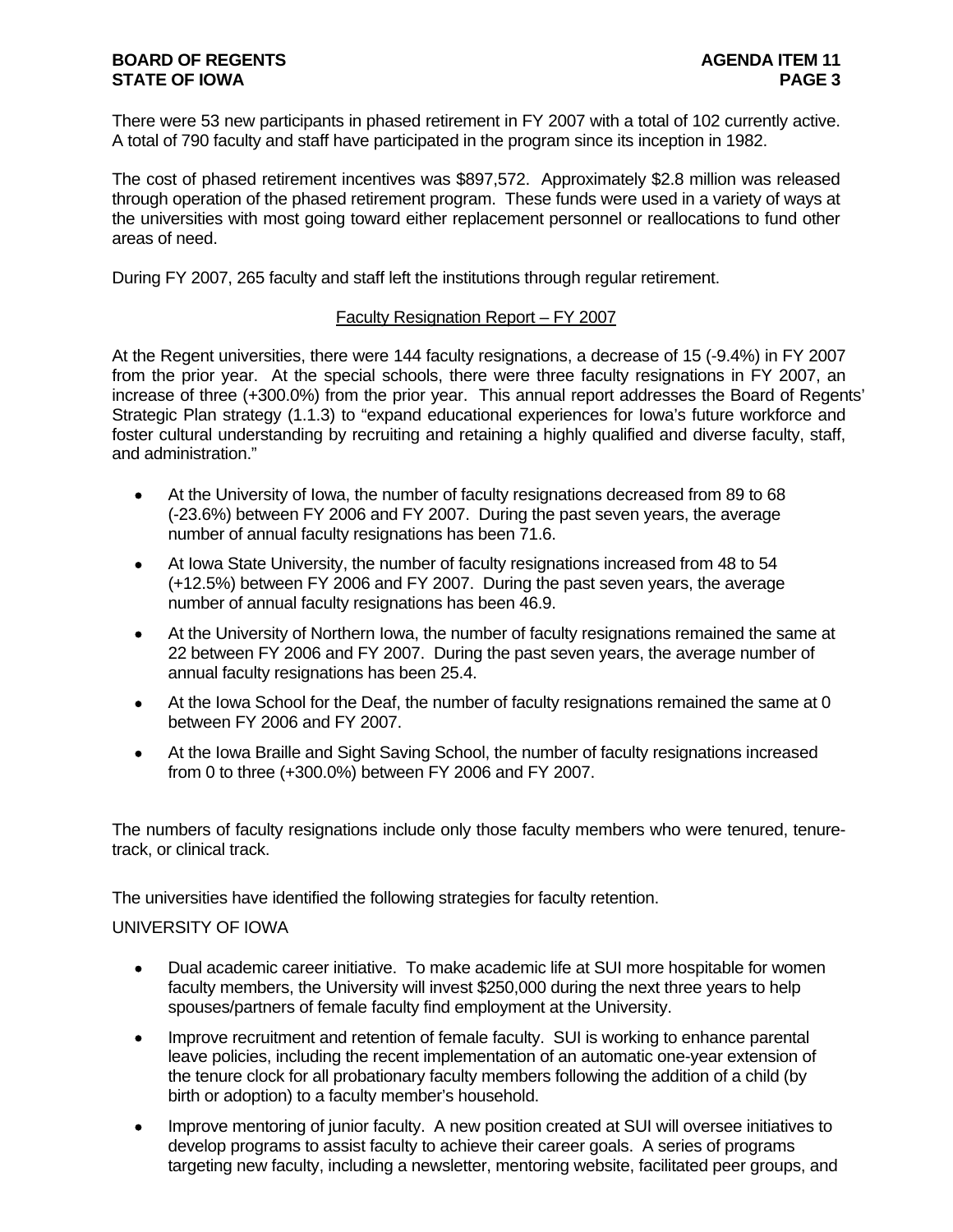workshops aimed at career skills such as grant writing, time management, and teaching, will be offered. In addition, the Department Executive Officer workshop series will be expanded into a more comprehensive program aimed at mid-career faculty.

- Improve retention of underrepresented and minority faculty. New marketing materials will be developed by the Office of Equal Opportunity and Diversity. SUI is also considering the creation of a standing committee to monitor performance on goals related to diversity and gender.
- Participation in the COACHE1 survey. Tenure-track faculty will be surveyed to assess their experiences regarding promotion and tenure, the nature of their work, university policies and practices, and the general climate, culture, and level of collegiality on campus. The survey results will give detailed information about how junior faculty members experience academic life at the University.
- Improve faculty salaries. SUI continues to improve upon faculty salaries using reallocated resources and incremental revenues to improve the competitiveness of faculty salaries. This remains a top budget priority for FY 2008.

# IOWA STATE UNIVERSITY

- Competitive faculty salaries remain a top priority for the administration. Through the FY 2008 budget allocations and compensation policy, ISU was able to address some of the most critical market pressures for faculty salaries, netting a 6.0% overall average increase in faculty salaries. However, ISU remains in 11th place in the current Peer-Eleven salary comparison survey.
	- In FY 2007, the administration aggressively responded to individual, competitive faculty job offers and retained at least 26 key faculty members. Counteroffers may involve a new commitment for salary, research support, partner accommodation, and new work opportunities.
	- In collaboration with the Office of the President, the Office of the Provost developed a process for working with departments and colleges to put together financial packages for key faculty who are considering leaving ISU for another institution.
	- The Provost's Office developed a comprehensive data management system to track responses and successes in working with departments and colleges regarding counteroffers.
- ISU continues to address the need to offer new faculty hires a partner accommodation through the Dual Career Services program. This program remains a priority for the administration. It has already resulted in an expanded network of partners and point of contact for college and department staff to assist them in this important endeavor.
- Three additional initiatives that are targeted on climate and on improving the ability to recruit and retain faculty are the ISU ADVANCE Program, the Sloan Award, and the COACHE survey. Each initiative will address the University's goal to create an optimal environment that prioritizes flexible faculty careers to enhance institutional excellence.
	- The key component of the ISU ADVANCE Program, a National Science Foundation funded initiative, is developing a workable model to make department cultures more inclusive and productive. Faculty in nine focal departments, chosen from the Colleges of Engineering, Liberal Arts and Sciences, and Agriculture and Life Sciences, will undergo a three-step process for departmental

 $\overline{a}$ 

<sup>&</sup>lt;sup>1</sup> Collaborative on Academic Careers in Higher Education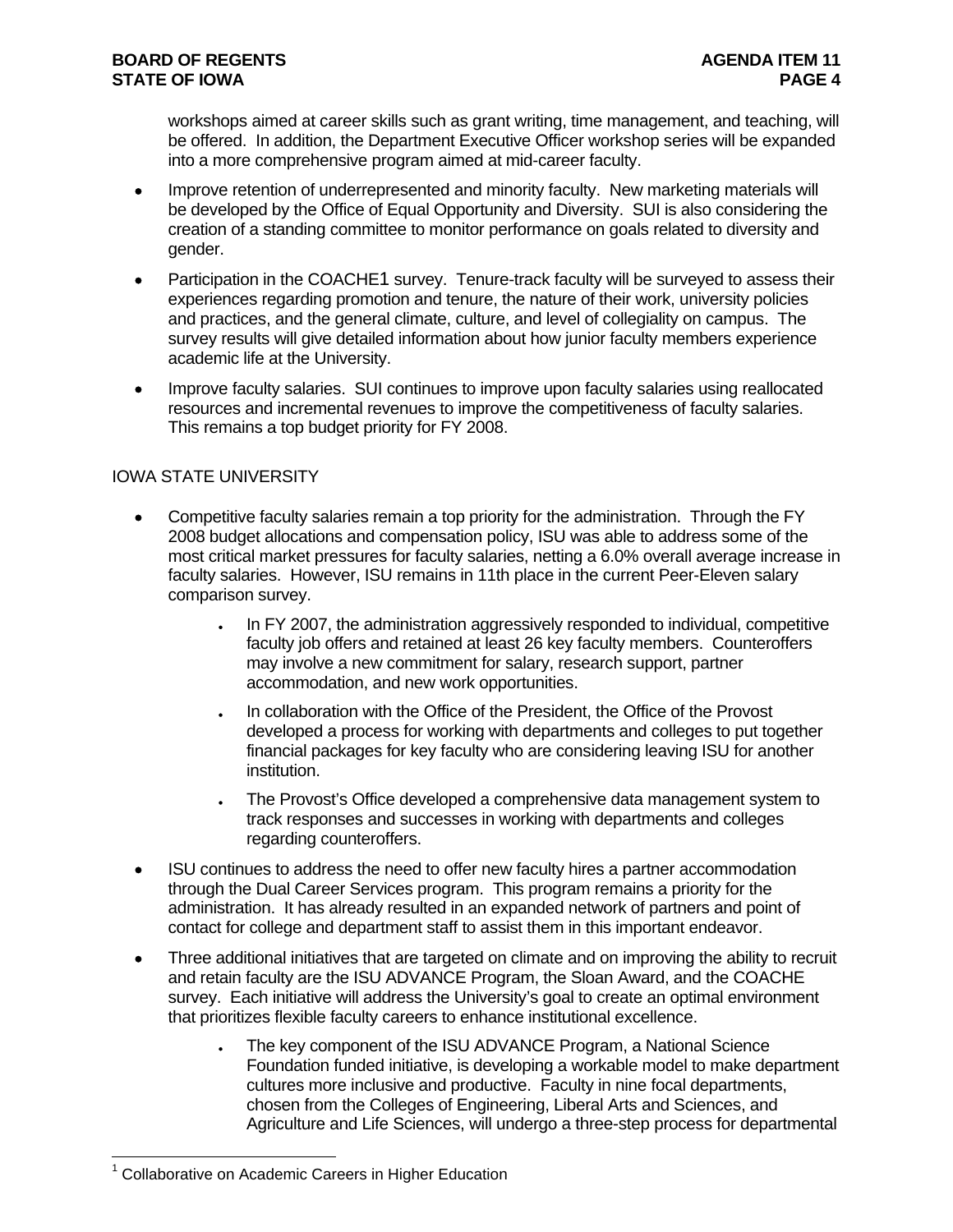transformation. This will include focus groups and needs assessment meetings, training sessions tailored to meet the unique needs of individual departments, and collaborative problem solving sessions involving department faculty and ADVANCE program leaders. The department level goal will be to develop and implement best practices which foster cultures, practices, and structures of inclusion. Currently, there is a team of researchers and facilitators working with the first three focal departments.

- ISU was one of two universities to receive a \$25,000 award for innovative practices from the Alfred P. Sloan Foundation. ISU was selected as a result a creative database and tracking system to quantify the benefits from flexible career policies and to conduct a cost-benefit analysis of these policies, particularly as they relate to faculty career decisions and productivity.
- ISU junior faculty participated in the COACHE survey on tenure-eligible faculty satisfaction in FY 2006. The survey results are being used by ISU administrators to understand what assistant professors desire in their professional lives and how this information might be used to retain key faculty.

# UNIVERSITY OF NORTHERN IOWA

- UNI recognizes the vital link between faculty development and the growth and development of students. The professional development needs of faculty across career stages are an important consideration for the University.
	- Formal and informal faculty mentoring activities introduce new faculty members to the University community. Such activities enable new faculty to understand University customs, policies, and procedures and assist faculty members to integrate themselves into the life of the institution more successfully.
	- Informal faculty mentoring begins at the interview stage when prospective faculty meet department colleagues. Formal mentoring is initiated with new faculty orientation, a series of introductory events, including discussions with experienced faculty, and sessions on technology and other resources. Social events include lunch with the faculty, university-wide faculty/staff picnic, free tickets for an event at the Gallagher-Bluedorn Performing Arts Center, and a "Strolling Supper" at the President's home.
	- Feedback from new faculty indicates that establishing relationships with experienced faculty is an important factor in their success during the first year.
	- Professional development assignments and summer fellowship programs are offered for full-time faculty. Tenured faculty members are eligible to apply periodically for a one-semester professional development assignment; nontenured and tenured faculty are eligible for the Summer Fellowship Program. College deans have also established their own interval summer research incentive programs. Through these awards, the University seeks to retain faculty by supporting and advancing faculty research, creative activity, grant applications, and/or the completion of a terminal degree.
	- In July 2005, the Roy J. Carver Charitable Trust awarded a grant to UNI to enhance the quality of graduate education. The goal of the project, now in its second year, is to establish an enduring and intentional graduate community across the University. The project brings together graduate faculty and graduate students to promote intellectual communication, learn from each other, share instructional technology tools and methods, and develop new ideas for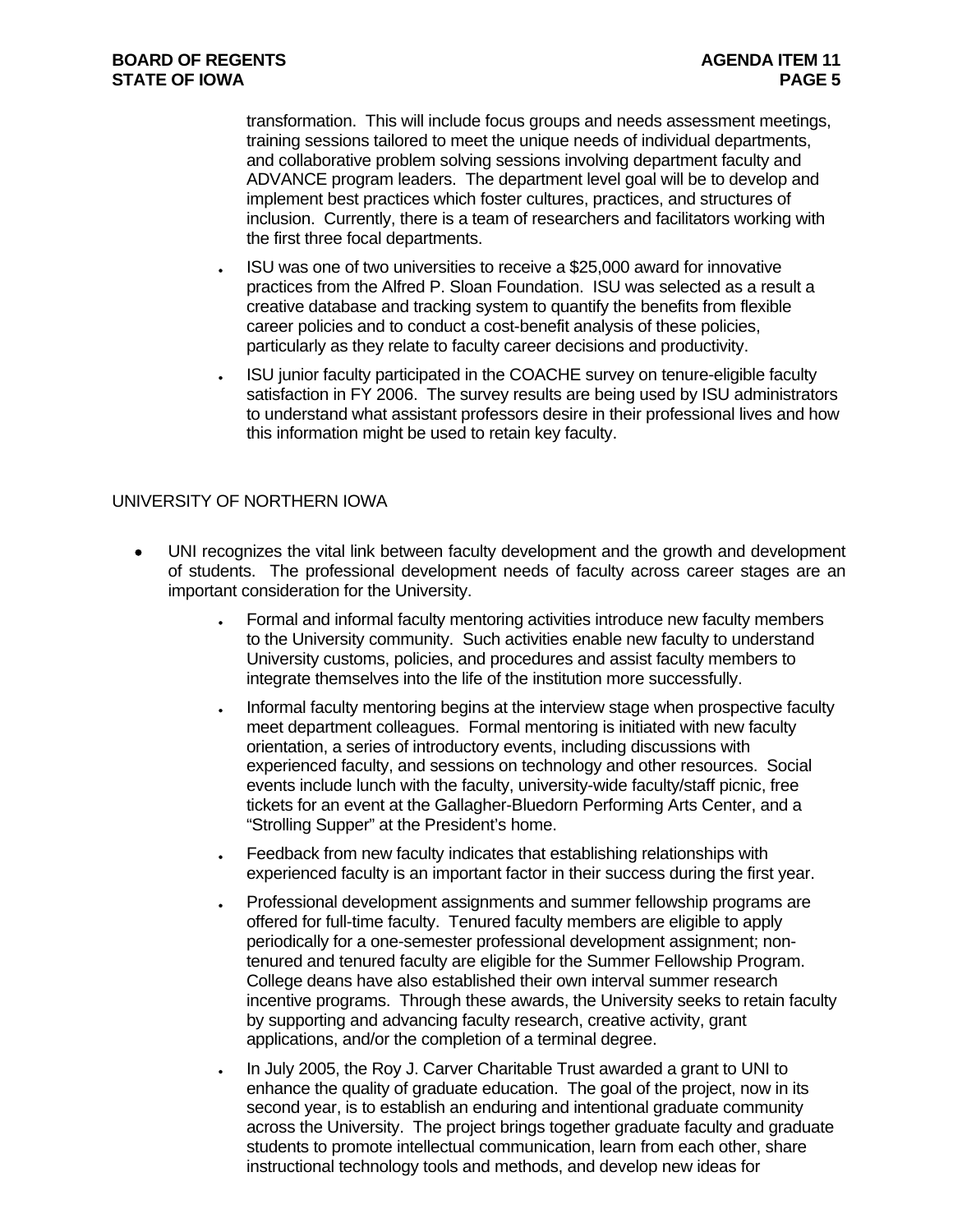interdisciplinary graduate education. During 2006-07, 17 Carver Graduate Faculty Fellows participated in a special institute and follow-up activities on projects using Geospatial Technologies. During 2007-08, 23 Carver Graduate Fellows will work on research projects related to the changing demographics in Iowa. The Carver project has enabled faculty to create and engage more fully in an interdisciplinary intellectual community on campus by making connections across departmental lines and assisting faculty to feel more a part of the University community.

Attachment A provides a summary of the faculty resignations at the universities. More detailed tables are provided in the full report beginning on page 31. The full report is available on the Regents website as an attachment to this memo and will be available at the Board meeting in the Regent Exhibit Book.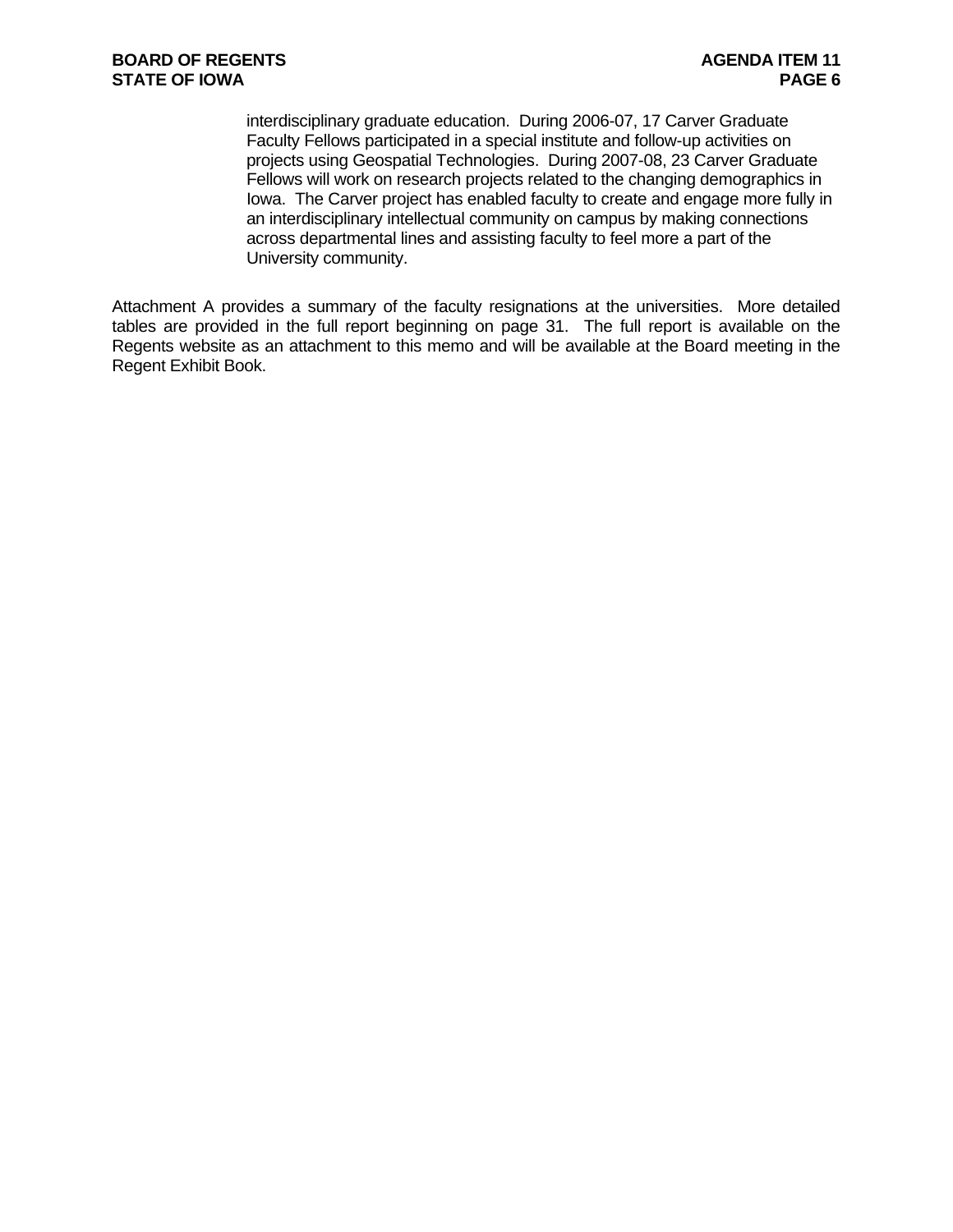# Salary Report – FY 2008

The information provided in the salary component of this report details salary increases and average salaries for the current fiscal year (FY 2008).

Average faculty and professional and scientific staff increases for FY 2008 are shown below:

|              | <b>Faculty</b> | <b>P&amp;S</b> |
|--------------|----------------|----------------|
| SUI          | 6.9%           | 4.98%*         |
| ISU          | 6.0%           | 4,4%           |
| UNI          | 3.0%           | 3.0%           |
| ISD          | 12.0%          | 4.67%          |
| <b>IBSSS</b> | 11.2%          | 5.03%          |

 \*excludes tertiary care unit members (SEIU) – average increase for this was 4.94%

Average salaries for faculty and professional scientific are as follows:

|            | Faculty*<br><b>Overall Average</b> | <b>P&amp;S</b><br><b>Overall Average</b> |
|------------|------------------------------------|------------------------------------------|
| <b>SUI</b> | \$89,475                           | \$57,246                                 |
| ISU        | \$81,891                           | \$55,741                                 |
| JNI        | \$66,455                           | \$55,397                                 |

\*Excludes salaries of the professional colleges of Medicine, Dentistry, and Law at SUI and Veterinary

Medicine and faculty associated with the Agricultural Experiment Station and Cooperative Extension Service at ISU

More detailed tables are provided in the full report beginning on page 46. The full report is available on the Regents website as an attachment to this memo or will be available at the Board meeting in the Regent Exhibit Book.

#### Faculty Salary Comparisons

For many years, the universities have used Board-designated peer groups to make comparisons in several other areas such as tuition and fees, residence system rates, and salaries. Each peer group has 10 institutions which were deemed by the Board to be comparable. These institutions were public universities in Minnesota, Illinois, Indiana, Ohio, Arizona, California, Michigan, North Carolina, Texas, and Wisconsin. (See Attachment B)

In order to get a broader comparison for faculty salaries, the ISU and SUI groups were expanded to include 57 AAU institutions in the AAU Data Exchange (AAUDE). (See Attachment C and Attachment D).

The University of Northern Iowa expanded its listing to include those institutions in the Education Trust. The salaries for these institutions are those that are published by the AAUP in its annual faculty salary survey. (See Attachment E).

The Education Trust was established in 1990 by the American Association of Higher Education as a special project to encourage colleges and universities to support K-12 reform efforts. Since then, the Education Trust has grown into an independent nonprofit organization. Its mission is to make schools and colleges work for all the young people they serve. The definition of the UNI peer institution as per the Education Trust Report is "competitive student selectivity, masters-degree granting, between 5,000 and 14,000 students, and a median SAT score between 1,000 and 1,100.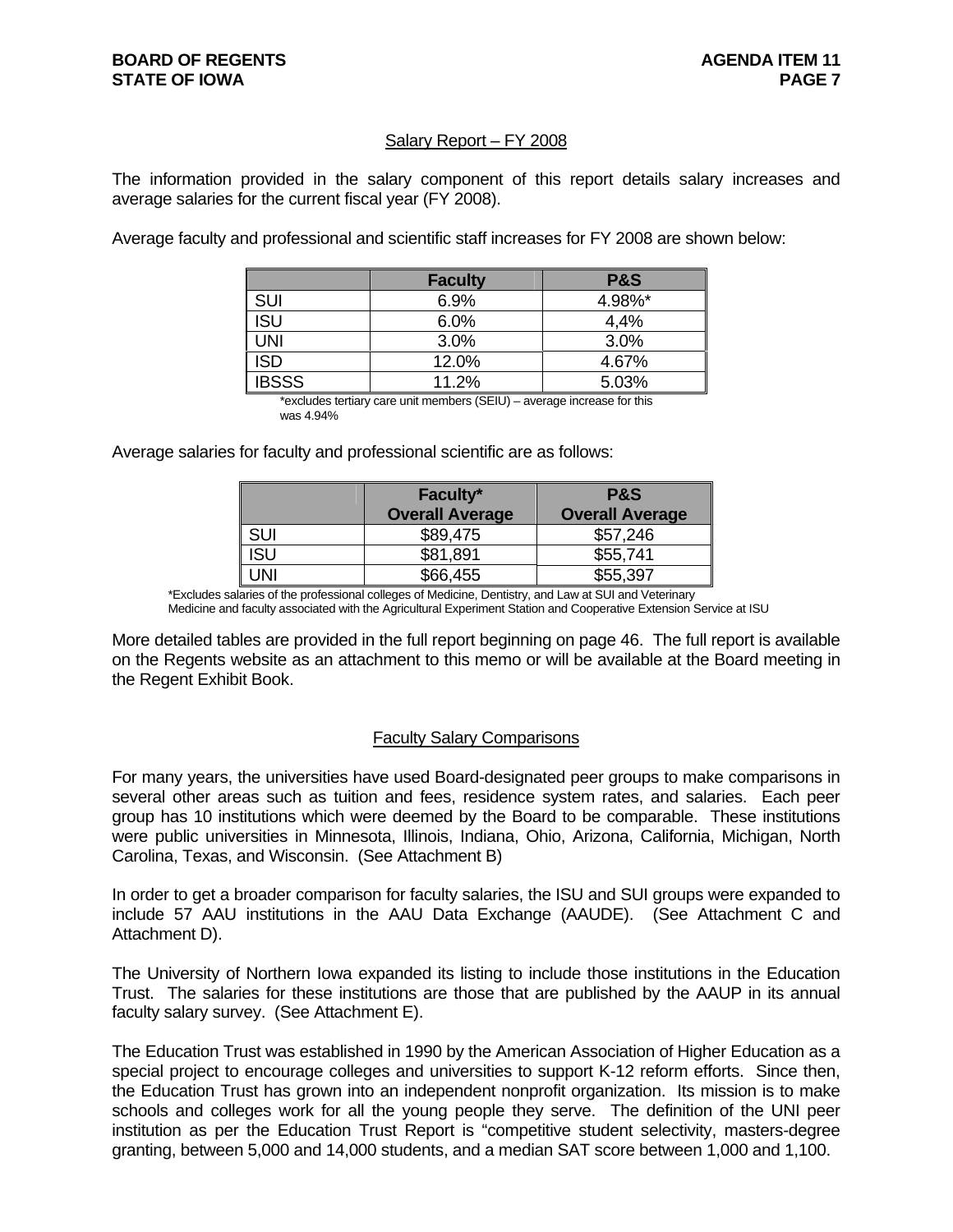Attachment F (SUI) and Attachment G (ISU) compare average salaries as a percent of the respective peer group averages.

Attachment H provides comparison data relating to the salaries in the University of Iowa College of Medicine.

#### Employee Award Programs -- FY 2008

In May 2005, the Board approved a pilot program to recognize exceptional performance by nonorganized professional and scientific staff at the University of Iowa. The program was approved for a one-year period. The program allowed for awards for exceptional performance (up to 10% of salary) and SPOT awards (\$75 or less). The University reported that as of March 4, 2006, 64 exceptional performance awards and 103 SPOT awards were given. These were cash awards and were not added to base salary.

Rather than ask the Board to consider extension of the pilot award program at the University of Iowa, the Board approved a revision to the Policy Manual to authorize such programs at the other institutions.

FY 2007 was the second full year of operation of the program at the University of Iowa. A summary of the activity for the program is shown in the table below.

|                           | <b>Eligible</b><br><b>Employees</b> | Number of<br><b>Awards</b><br><b>Presented</b> | <b>Dollar</b><br>Range of<br><b>Awards</b> | Average<br><b>Dollars</b><br>Awarded | Total<br><b>Dollars</b><br>Awarded |
|---------------------------|-------------------------------------|------------------------------------------------|--------------------------------------------|--------------------------------------|------------------------------------|
| <b>Exceptional</b>        | 4.412                               | 342                                            | $$250 -$                                   | \$3,360                              | \$1,149,283                        |
| <b>Performance Awards</b> |                                     |                                                | \$14,270                                   |                                      |                                    |
| <b>Spot Awards</b>        | 4,412                               | 417                                            | $$25 - $75$                                | \$72                                 | \$30,185                           |

H:\HR\Docket 2007\February\0208\_ITEM11.doc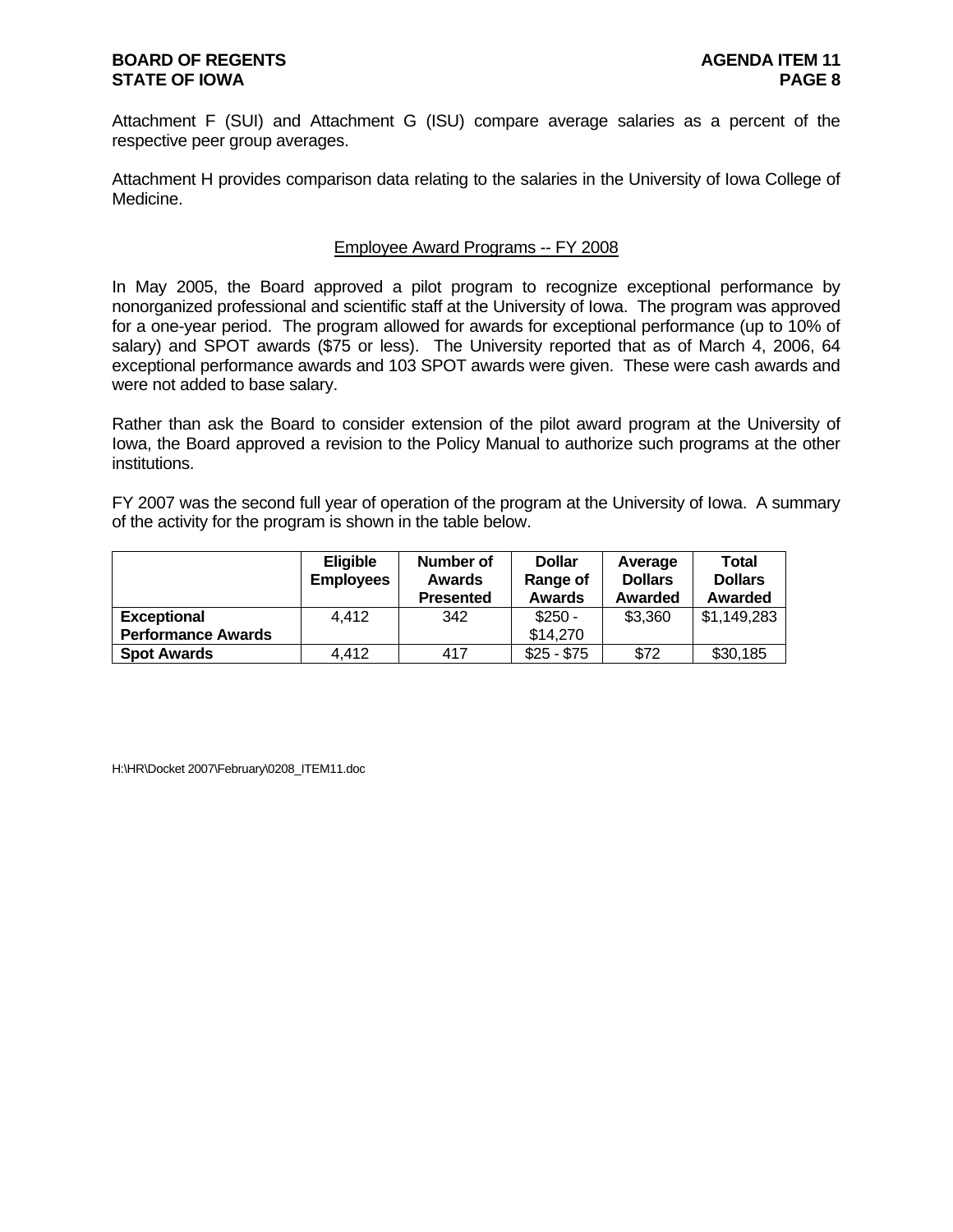# **TOTAL FACULTY AND FACULTY RESIGNATIONS FY 2007 REGENT TOTAL**

|                                  | Faculty          |                   | Resignations            |                  |                        |  |  |  |
|----------------------------------|------------------|-------------------|-------------------------|------------------|------------------------|--|--|--|
|                                  |                  | Percent of        |                         |                  |                        |  |  |  |
|                                  |                  | <b>University</b> |                         | Percent of       | Percent of Total       |  |  |  |
| College                          | Number           | Total             | Number                  | Total            | <b>College Faculty</b> |  |  |  |
| University of Iowa               |                  |                   |                         |                  |                        |  |  |  |
| <b>Business Administration</b>   | 88               | 4.2               | $\overline{5}$          | 7.3              | $\overline{5.7}$       |  |  |  |
| Dentistry                        | 100              | 4.8               | 7                       | 10.3             | 7.0                    |  |  |  |
| Education                        | 90               | 4.3               | 1                       | 1.5              | 1.1                    |  |  |  |
| Engineering                      | 82               | $\overline{3.9}$  | $\overline{3}$          | 4.4              | 3.7                    |  |  |  |
| Graduate                         | 16               | 0.8               | $\overline{0}$          | $\mathbf 0$      | $\boldsymbol{0}$       |  |  |  |
| Law                              | 49               | 2.4               | $\overline{1}$          | 1.5              | $\overline{2.0}$       |  |  |  |
| <b>Liberal Arts and Sciences</b> | 659              | 31.6              | 19                      | 27.9             | $\overline{2.9}$       |  |  |  |
| Medicine                         | 821              | 39.4              | $\overline{24}$         | 35.3             | $\overline{2.9}$       |  |  |  |
| Nursing                          | 57               | $\overline{2.7}$  | 0                       | $\mathbf 0$      | 0                      |  |  |  |
| Pharmacy                         | $\overline{53}$  | 2.5               | 4                       | 5.9              | $\overline{7.5}$       |  |  |  |
| <b>Public Health</b>             | $\overline{71}$  | $\overline{3.4}$  | $\overline{4}$          | 5.9              | 5.6                    |  |  |  |
| <b>Total</b>                     | 2,086            | 100.0             | 68                      | 100.0            | 3.3                    |  |  |  |
|                                  |                  |                   |                         |                  |                        |  |  |  |
| <b>Iowa State University</b>     |                  |                   |                         |                  |                        |  |  |  |
| Agriculture                      | $\overline{272}$ | 20.7              | 9                       | 16.7             | $\overline{3.3}$       |  |  |  |
| <b>Business</b>                  | 62               | 4.7               | $\overline{3}$          | $\overline{5.5}$ | 4.8                    |  |  |  |
| Design                           | 84               | 6.4               | 3                       | 5.5              | 3.6                    |  |  |  |
| Engineering                      | 179              | 13.6              | $\overline{4}$          | 7.4              | $\overline{2.2}$       |  |  |  |
| Human Science                    | 119              | 9.1               | $\overline{4}$          | 7.4              | 3.4                    |  |  |  |
| <b>Liberal Arts and Sciences</b> | 461              | 35.1              | $\overline{23}$         | 42.6             | 5.0                    |  |  |  |
| Library                          | $\overline{37}$  | $\overline{2.8}$  | $\overline{2}$          | $\overline{3.7}$ | $\overline{5.4}$       |  |  |  |
| <b>Veterinary Medicine</b>       | 99               | $\overline{7.6}$  | $\overline{6}$          | 11.2             | 6.1                    |  |  |  |
| <b>Total</b>                     | 1,313            | 100.0             | 54                      | 100.0            | 4.1                    |  |  |  |
|                                  |                  |                   |                         |                  |                        |  |  |  |
| <b>University of Northern</b>    |                  |                   |                         |                  |                        |  |  |  |
| lowa                             |                  |                   |                         |                  |                        |  |  |  |
| <b>Business Administration</b>   | 55               | 9.4               | 4                       | 18.2             | 7.3                    |  |  |  |
| Education                        | 157              | 26.6              | $\overline{\mathbf{4}}$ | 18.2             | $\overline{2.5}$       |  |  |  |
| <b>Humanities and Fine Arts</b>  | $\overline{137}$ | 23.4              | $\overline{8}$          | 36.4             | $\overline{5.8}$       |  |  |  |
| <b>Natural Sciences</b>          | 114              | 19.4              | 1                       | 4.5              | 0.9                    |  |  |  |
| Social & Behavioral              | 105              | 17.9              | $\overline{5}$          | 22.7             | 4.8                    |  |  |  |
| Sciences                         |                  |                   |                         |                  |                        |  |  |  |
| Library                          | 18               | 3.1               | 0                       | $\mathbf 0$      | 0                      |  |  |  |
| <b>Total</b>                     | 586              | 100.0             | 22                      | 100.0            | 3.8                    |  |  |  |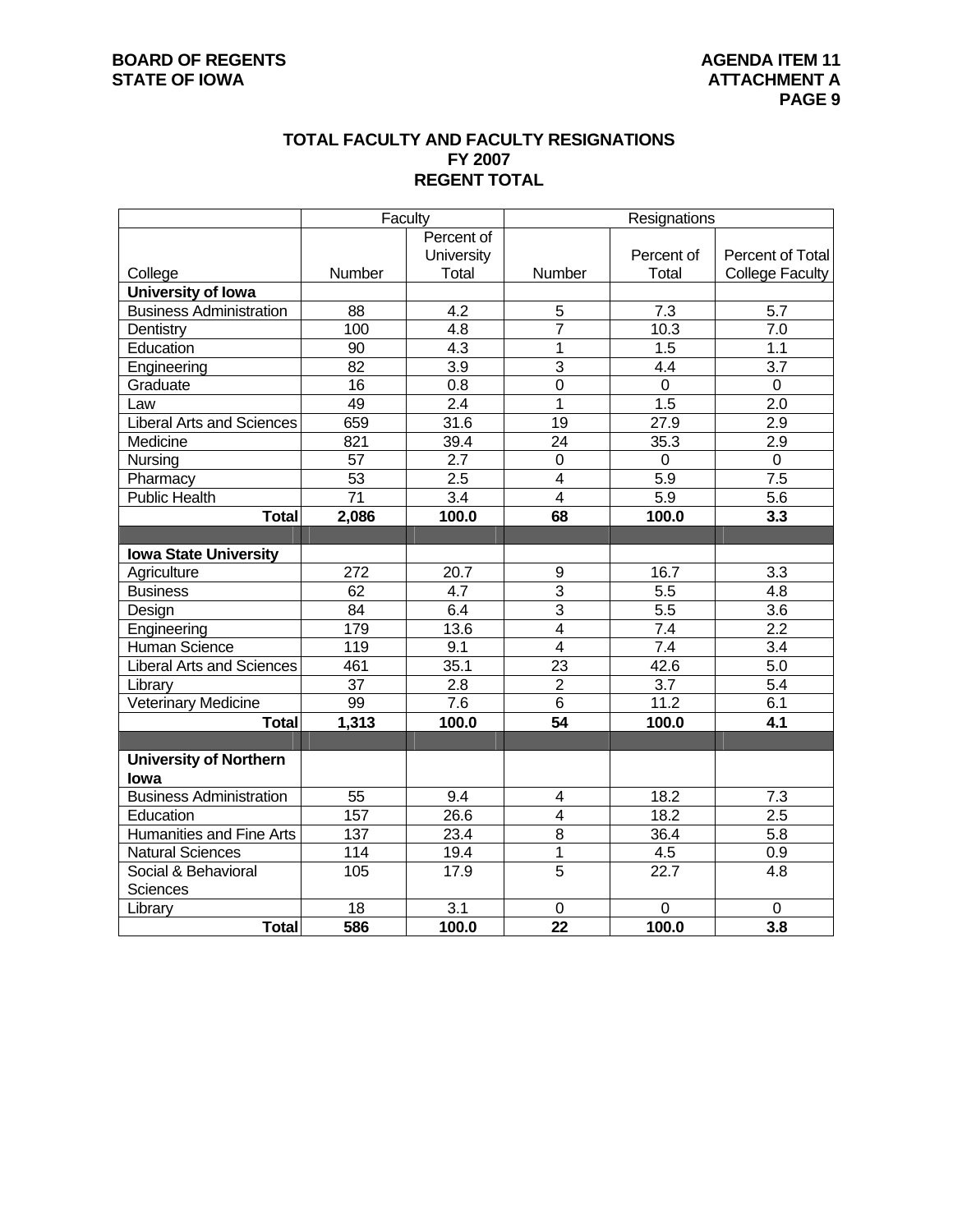#### REGENT INSTITUTIONS COMPARISON GROUPS AVERAGE FACULTY SALARIES, 2006-07 ESTIMATED FACULTY SALARY INCREASES, 2007-08

| <b>COMPARISON GROUPS</b>                  | <b>Average Faculty</b><br>Salary 2006-07 (1) | <b>Percent Increase</b><br>2007-08 (2) | <b>Estimated Average Estimated Average</b><br><b>Faculty Salary</b><br>2007-08 |
|-------------------------------------------|----------------------------------------------|----------------------------------------|--------------------------------------------------------------------------------|
| University of California, Los Angeles     | 111,800                                      | 5.70%                                  | 118,200                                                                        |
| University of Michigan, Ann Arbor         | 104,000                                      | 3.75%                                  | 107,900                                                                        |
| University of North Carolina, Chapel Hill | 101,600                                      | 5.0%                                   | 106,700                                                                        |
| University of Texas, Austin               | 99,700                                       | 4.37%                                  | 104,100                                                                        |
| University of Minnesota, Twin Cities      | 95,400                                       | 6.3%                                   | 101,400                                                                        |
| University of Illinois, Urbana            | 95,600                                       | 4.0%                                   | 99,400                                                                         |
| Ohio State University, Main Campus        | 92,600                                       | 4.0%                                   | 96,300                                                                         |
| <b>UNIVERSITY OF IOWA (3)</b>             | 87,400                                       | 6.96%                                  | 93,500                                                                         |
| University of Arizona                     | 88,700                                       | 5.4%                                   | 93,500                                                                         |
| Indiana University, Bloomington           | 87,800                                       | 4.75%                                  | 92,000                                                                         |
| University of Wisconsin                   | 89,300                                       | 2.0%                                   | 91,100                                                                         |
|                                           |                                              |                                        |                                                                                |
|                                           |                                              |                                        |                                                                                |
| University of California, Davis           | 97,100                                       | 5.7%                                   | 102,600                                                                        |
| University of Minnesota, Twin Cities      | 95,400                                       | 6.3%                                   | 101,400                                                                        |
| University of Illinois, Urbana            | 95,600                                       | 4.0%                                   | 99,400                                                                         |
| Ohio State University, Main Campus        | 92,600                                       | 4.0%                                   | 96,300                                                                         |
| University of Arizona                     | 88,700                                       | 5.4%                                   | 93,500                                                                         |
| Texas A & M                               | 88,800                                       | 4.5%                                   | 92,800                                                                         |
| University of Wisconsin                   | 89,300                                       | 2.0%                                   | 91,100                                                                         |
| North Carolina State University           | 86,800                                       | 5.0%                                   | 91,100                                                                         |
| Michigan State University                 | 87,600                                       | 3.5%                                   | 90,700                                                                         |
| Purdue University, Main Campus            | 86,200                                       | 4.1%                                   | 89,700                                                                         |
| <b>IOWA STATE UNIVERSITY</b>              | 82,300                                       | 6.0%                                   | 87,200                                                                         |
|                                           |                                              |                                        |                                                                                |
| University of North Carolina, Greensboro  | 75,200                                       | 7.0%                                   | 80,500                                                                         |
| Ohio University, Athens                   | 71,200                                       | 3.0%                                   | 73,300                                                                         |
| <b>Central Michigan University</b>        | 70,600                                       | 3.5%                                   | 73,100                                                                         |
| University of North Texas                 | 70,200                                       | 4.0%                                   | 73,000                                                                         |
| UNIVERSITY OF NORTHERN IOWA               | 67,600                                       | 3.00%                                  | 69,600                                                                         |
| Northern Arizona University               | 66,200                                       | 5.0%                                   | 69,500                                                                         |
| <b>Illinois State University</b>          | 66,600                                       | 3.0%                                   | 68,600                                                                         |
| University of Minnesota, Duluth           | 66,000                                       | 3.0%                                   | 68,000                                                                         |
| Indiana State University, Terre Haute     | 60,200                                       | 3.0%                                   | 62,000                                                                         |
| California State University, Fresno       | n/a                                          | n/a                                    | n/a                                                                            |
| University of Wisconsin, Eau Claire       | n/a                                          | n/a                                    | n/a                                                                            |

(1) Academe, the Bulletin of the American Association of University Professors, Special Bulletin for 2006-07. The averages are for the ranks of professor, associate professor and assistant professor.

(2) Estimated increases obtained by universities through contacts with comparison institutions. Averages exclude clinical faculty per Academe guidelines. Average increases for Board of Regents, State of Iowa universities are actual increases.

(3) The University of Iowa estimated increases based on increases on January 1, 2007, and July 1, 2007, and an additional increase budgeted for December 1, 2007.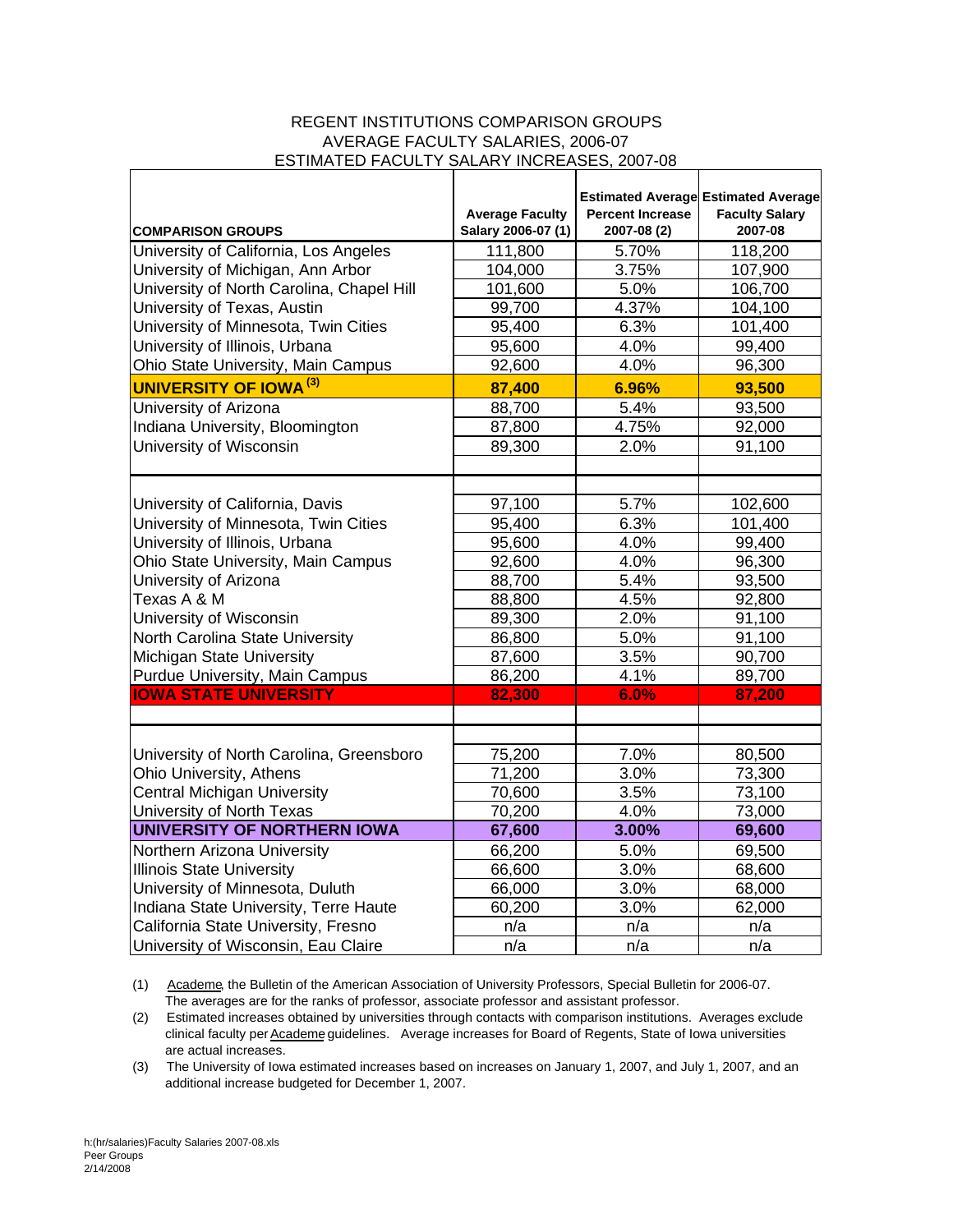|                                                |                    |            |                   |                   |                     |                                     | Average Instructional Faculty Salaries and Relative Standing     |                     |                         |                    |                |                   |
|------------------------------------------------|--------------------|------------|-------------------|-------------------|---------------------|-------------------------------------|------------------------------------------------------------------|---------------------|-------------------------|--------------------|----------------|-------------------|
|                                                |                    |            |                   |                   |                     |                                     | by Academic Rank, AAU Public and Private Institutions, Fall 2006 |                     |                         |                    |                |                   |
|                                                |                    |            |                   |                   |                     | (Adjusted to SUI Rank Distribution) |                                                                  |                     |                         |                    |                |                   |
|                                                |                    |            |                   |                   |                     |                                     |                                                                  |                     |                         |                    |                |                   |
|                                                |                    | Professor  |                   |                   | Associate Professor |                                     |                                                                  | Assistant Professor |                         |                    | Combined       |                   |
| Institution                                    | Average<br>Salary  | N          | Salary<br>Ranking | Average<br>Salary | Ν                   | Salary<br>Ranking                   | Average<br>Salary                                                | Ν                   | Salary<br>Ranking       | Average<br>Salary  | N              | Salary<br>Ranking |
| Harvard                                        | 177,406            | 515        | 1                 | 100,016           | 397                 | 6                                   | 91,282                                                           | 312                 | 3                       | 130,351            | 1,224          | 1                 |
| Stanford                                       | 164,314            | 515        | 2                 | 114,739           | 397                 | 1                                   | 90,955                                                           | 312                 | 4                       | 129.536            | 1,224          | 2                 |
| Cal Tech                                       | 155.845            | 515        | 7                 | 111,257           | 397                 | 2                                   | 98,761                                                           | 312                 | 1                       | 126.832            | 1,224          | 3                 |
| Penn                                           | 156,500            | 515        | 6                 | 106,400           | 397                 | 3                                   | 91,800                                                           | 312                 | $\overline{\mathbf{2}}$ | 123,758            | 1,224          | 4                 |
| Princeton                                      | 163,854            | 515        | 3                 | 105,015           | 397                 | 4                                   | 79,091                                                           | 312                 | 14                      | 123,080            | 1,224          | 5                 |
| Columbia                                       | 162.049            | 515        | 4                 | 104,595           | 397                 | 5                                   | 81,545                                                           | 312                 | 11                      | 122,894            | 1.224          | 6                 |
| мıт                                            | 145,935            | 515        | 10                | 99.738            | 397                 | 7                                   | 88,980                                                           | 312                 | 5                       | 116,433            | 1,224          | 7                 |
| Northwestern                                   | 147,220            | 515        | 9                 | 97.480            | 397                 | G                                   | 83,504                                                           | 312                 | 7                       | 114,846            | 1,224          | 8                 |
| Yale                                           | 157,600            | 515        | 5                 | 87,100            | 397                 | 20                                  | 77,900                                                           | 312                 | 16                      | 114,418            | 1,224          | 9                 |
| Cornell - Endowed<br>New York Univ.            | 141,781            | 515<br>515 | 14<br>8           | 99,054            | 397<br>397          | 8                                   | 85,906                                                           | 312                 | 6                       | 113,680            | 1,224          | 10<br>11          |
| Duke                                           | 149.500<br>141,999 | 515        | 13                | 91,200<br>96,815  | 397                 | 14<br>10                            | 80,100<br>82,420                                                 | 312<br>312          | 13<br>9                 | 112,900<br>112,157 | 1,224<br>1,224 | 12                |
| Wash Univ - St. Louis                          | 145,131            | 515        | 11                | 93,349            | 397                 | 11                                  | 77,183                                                           | 312                 | 19                      | 111,016            | 1.224          | 13                |
| Emory                                          | 142,215            | 515        | 12                | 90,120            | 397                 | 16                                  | 77,888                                                           | 312                 | 17                      | 108.921            | 1,224          | 14                |
| Southern Cal                                   | 134,510            | 515        | 17                | 92.009            | 397                 | 13                                  | 81,568                                                           | 312                 | 10                      | 107,230            | 1,224          | 15                |
| Camegie Mellon                                 | 127,026            | 515        | 23                | 93.205            | 397                 | 12                                  | 82,894                                                           | 312                 | 8                       | 104,307            | 1,224          | 16                |
| Rice                                           | 130,400            | 515        | 21                | 91,000            | 397                 | 15                                  | 78,000                                                           | 312                 | 15                      | 104,264            | 1,224          | 17                |
| Cal - Berkeley                                 | 131.265            | 515        | 19                | 86,809            | 397                 | 21                                  | 76,166                                                           | 312                 | 20                      | 102,801            | 1.224          | 18                |
| <b>Brown</b>                                   | 134.879            | 515        | 16                | 83,876            | 397                 | 29                                  | 72,587                                                           | 312                 | 24                      | 102,458            | 1,224          | 19                |
| Vanderibit                                     | 135,406            | 515        | 15                | 86,286            | 397                 | 23                                  | 67.172                                                           | 312                 | 44                      | 102.081            | 1,224          | 20                |
| Michigan                                       | 130,444<br>133,212 | 515<br>515 | 20<br>18          | 86,554            | 397<br>397          | 22<br>28                            | 74,953                                                           | 312                 | 22                      | 102,063            | 1,224          | 21<br>22          |
| Cal - Los Angeles<br>Corneil - Contract (publ) | 121.737            | 515        | 28                | 84,224<br>88,471  | 397                 | 17                                  | 72,057<br>80.688                                                 | 312<br>312          | 25<br>12                | 101,734<br>100.484 | 1,224<br>1,224 | 23                |
| Virginia                                       | 127,984            | 515        | 22                | 87,732            | 397                 | 18                                  | 71,150                                                           | 312                 | 29                      | 100,441            | 1,224          | 24                |
| North Carolina                                 | 126,846            | 515        | 24                | 85,496            | 397                 | 25                                  | 71,763                                                           | 312                 | 26                      | 99,394             | 1,224          | 25                |
| Johns Hopkins                                  | 123,836            | 515        | 26                | 87,185            | 397                 | 19                                  | 70,456                                                           | 312                 | 31                      | 98.342             | 1,224          | 26                |
| Maryland                                       | 121,105            | 515        | 30                | 84,234            | 397                 | 27                                  | 77,394                                                           | 312                 | 18                      | 98,004             | 1,224          | 27                |
| Futgers                                        | 123,305            | 515        | 27                | 85,033            | 397                 | 26                                  | 68,739                                                           | 312                 | 36                      | 97,193             | 1,224          | 28                |
| Texas                                          | 121,196            | 515        | 29                | 78,330            | 397                 | 39                                  | 75,149                                                           | 312                 | 21                      | 95,555             | 1.224          | 29                |
| Cal - San Diego                                | 124,403            | 515        | 25                | 78.041            | 397                 | 42                                  | 69.757                                                           | 312                 | 32                      | 95.436             | 1,224          | 30                |
| <b>Illinois</b>                                | 120,925            | 515        | 31                | 79,546            | 397                 | 35                                  | 71,686                                                           | 312                 | 27                      | 94,953             | 1.224          | 31                |
| SUNY - Stony Brook<br>Penn State               | 116.383<br>120.214 | 515<br>515 | 39<br>32          | 85.862<br>81.352  | 397<br>397          | 24<br>31                            | 68,933<br>68.155                                                 | 312<br>312          | 35<br>38                | 94,389<br>94.339   | 1,224<br>1,224 | 32<br>33          |
| Minnesots                                      | 116,596            | 515        | 37                | 80,560            | 397                 | 34                                  | 69,429                                                           | 312                 | 33                      | 92,885             | 1,224          | 34                |
| Rochester                                      | 112.772            | 515        | 43                | 81,925            | 397                 | 30                                  | 73,220                                                           | 312                 | 23                      | 92,685             | 1.224          | 35                |
| Pittsburgh                                     | 119.483            | 515        | 33                | 78,169            | 397                 | 40                                  | 66,366                                                           | 312                 | 48                      | 92.543             | 1.224          | 36                |
| SUNY - Buitalo                                 | 116,593            | 515        | 38                | 81,167            | 397                 | 32                                  | 66,636                                                           | 312                 | 47                      | 92,368             | 1.224          | 37                |
| Cal - Irvine                                   | 117,675            | 515        | 35                | 77,599            | 397                 | 44                                  | 68,523                                                           | 312                 | 37                      | 92.148             | 1,224          | 38                |
| <b>Ohio State</b>                              | 117,173            | 515        | 36                | 76,937            | 397                 | 46                                  | 69.383                                                           | 312                 | 34                      | 91,941             | 1,224          | 39                |
| Case                                           | 116,043            | 515        | 40                | 78,436            | 397                 | 38                                  | 67.911                                                           | 312                 | 39                      | 91,576             | 1,224          | 40                |
| Brandeis<br>Cal - Santa Barbara                | 111.635            | 515        | 44                | 80.749            | 397                 | 33                                  | 71,642                                                           | 312                 | 28                      | 91,423             | 1.224          | 41                |
| Tulane                                         | 119.333<br>115,960 | 515<br>515 | 34<br>41          | 74,066<br>78.769  | 397<br>397          | 54<br>37                            | 67,236<br>63,385                                                 | 312<br>312          | 43<br>54                | 91.371<br>90,496   | 1,224<br>1,224 | 42<br>43          |
| Cal - Davis                                    | 113,981            | 515        | 42                | 76.463            | 397                 | 47                                  | 67.353                                                           | 312                 | 40                      | 90.055             | 1,224          | 44                |
| Washington                                     | 108,921            | 515        | 48                | 77,151            | 397                 | 45                                  | 70.900                                                           | 312                 | 30                      | 88.925             | 1.224          | 45                |
| lowa                                           | 109,800            | 515        | 46                | 75,400            | 397                 | 49                                  | 65,800                                                           | 312                 | 51                      | 87,427             | 1,224          | 48                |
| Michigan State                                 | 110.233            | 515        | 45                | 79,158            | 397                 | 36                                  | 61,834                                                           | 312                 | 58                      | 87,817             | 1,224          | 46                |
| Colcrado                                       | 106.752            | 515        | 53                | 78.029            | 397                 | 43                                  | 67,504                                                           | 312                 | 41                      | 87,431             | 1,224          | 47                |
| tdiana                                         | 109,047            | 515        | 47                | 75.055            | 397                 | 51                                  | 66,006                                                           | 312                 | 50                      | 87,051             | 1,224          | 49                |
| M&A asxsT                                      | 107.397            | 515        | 51                | 76.027            | 397                 | 48                                  | 67.319                                                           | 312                 | 42                      | 87,007             | 1,224          | 50                |
| Furdue                                         | 107.564            | 515        | 50                | 74,820            | 397                 | 53                                  | 66,802                                                           | 312                 | 46                      | 86.563             | 1,224          | 51                |
| Artzona                                        | 107,132            | 515        | 52                | 74,909            | 397                 | 52                                  | 66,870                                                           | 312                 | 45                      | 86,418             | 1,224          | 52                |
| <b>Wisconsin</b>                               | 103,543            | 515        | 56                | 78,112            | 397                 | 41                                  | 66.014                                                           | 312                 | 49                      | 85.728             | 1.224          | 53                |
| Florida                                        | 107, 372           | 515<br>515 | 49                | 73,321            | 397                 | 56                                  | 61,937                                                           | 312                 | 57                      | 34,373<br>84,596   | 1,224          | 54                |
| Syracuse<br>Kansas                             | 103 977<br>103,886 | 515        | 54<br>55          | 75.234<br>72,261  | 397<br>397          | 50<br>57                            | 64,911<br>62.849                                                 | 312<br>312          | 52<br>56                | 83.168             | 1,224<br>1,224 | 55<br>56          |
| cwa State                                      | 100,550            | 515        | 59                | 73,651            | 397                 | 55                                  | 64,517                                                           | 312                 | 53                      | 82.641             | 1,224          | 57                |
| Nebraska                                       | 101,122            | 515        | 57                | 71,657            | 397                 | 58                                  | 62.875                                                           | 312                 | 55                      | 81.816             | 1.224          | 58                |
| Missouri                                       | 100,657            | 515        | 58                | 68.549            | 397                 | 59                                  | 56.608                                                           | 312                 | 60                      | 79,015             | 1,224          | 59                |
| Oregon                                         | 88,310             | 515        | 60                | 62,096            | 397                 | 60                                  | 59.958                                                           | 312                 | 59                      | 72.581             | 1.224          | 60                |
| Mean                                           | \$125,176          |            |                   | \$84,540          |                     |                                     | \$72.848                                                         |                     |                         | \$98,657           |                |                   |
|                                                |                    |            |                   |                   |                     |                                     |                                                                  |                     |                         |                    |                |                   |

 $\overline{\phantom{a}}$ 

note: Salaries of faculty on 12-month contracts are acjusted to an academic year basis using a 9/11ths [313] factor, unless specified<br>source: Annual AAUF Faculty Salary Survey for fulltime instructional faculty as exchang cified otherwise by the reporting in

 $\sim$ 

 $\sim 10^{-11}$ 

 $\sim 10^6$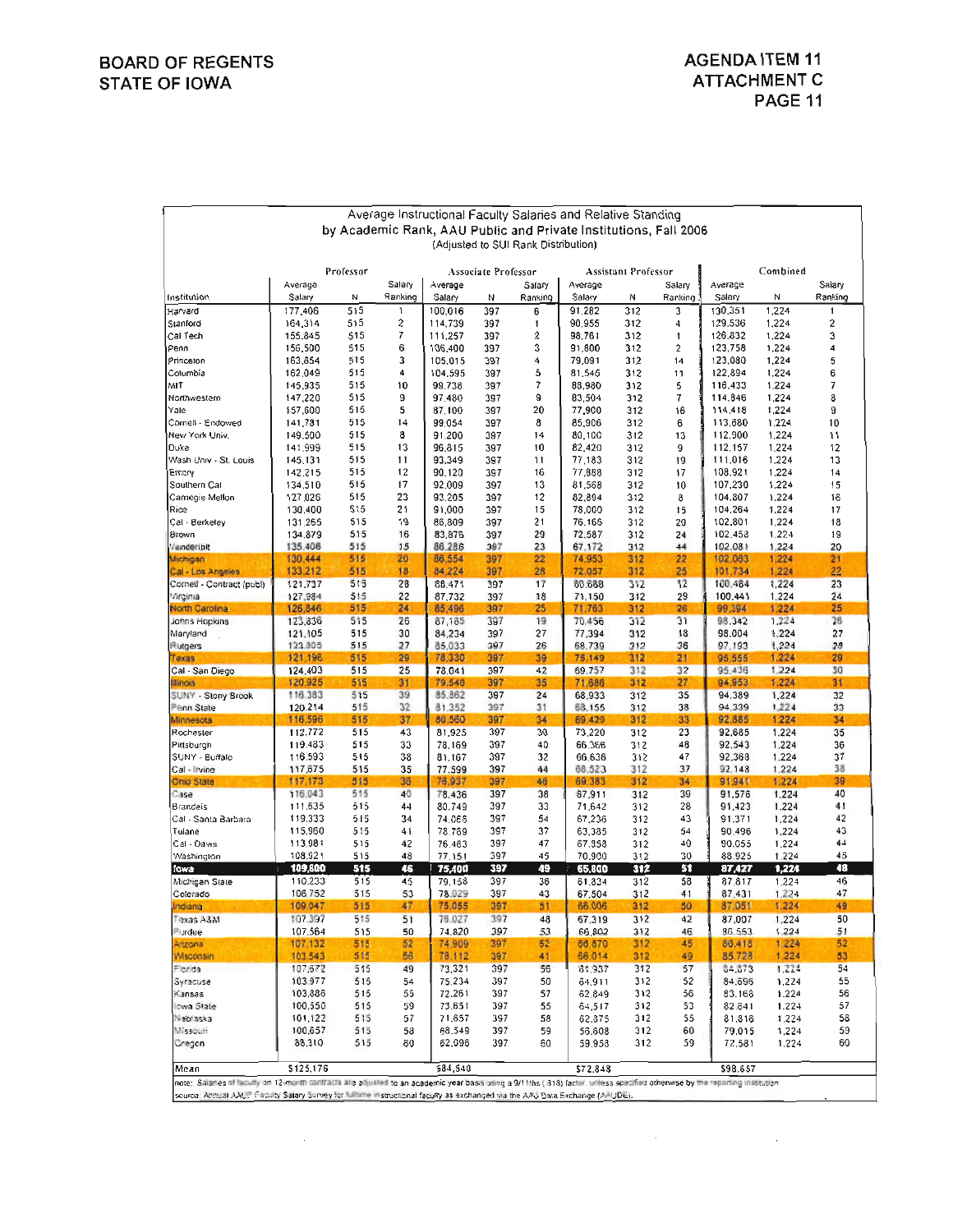$\ddot{\phantom{0}}$ 

|                              |                      |            |                   |                    |                     | Table I                     |                                                                  |                     |                 |                          |                |                            |
|------------------------------|----------------------|------------|-------------------|--------------------|---------------------|-----------------------------|------------------------------------------------------------------|---------------------|-----------------|--------------------------|----------------|----------------------------|
|                              |                      |            |                   |                    |                     |                             | Average Instructional Faculty Salaries and Relative Standing     |                     |                 |                          |                |                            |
| <b>AAUDE salaries, 2006</b>  |                      |            |                   |                    |                     |                             | by Academic Rank, AAU Public and Private Institutions, Fall 2006 |                     |                 |                          |                |                            |
|                              |                      | Professor  |                   |                    | Associate Professor |                             |                                                                  |                     |                 | Three-Professorial-Ranks |                |                            |
|                              | Average              |            | Salary            | Average            |                     | Salary                      | Average                                                          | Assistant Professor | Salary          | Average                  | Combined       | Salary                     |
| Institution                  | Salary               | N          | Ranking           | Salary             | И                   | Ranking                     | Salary                                                           | Ν                   | Ranking         | Salary                   | И              | Ranking                    |
| Harvard<br>Stanford          | 177,406              | 500        | 1                 | 100,016            | 381                 | 6                           | 91,282                                                           | 329                 | 3               | \$129,600                | 1,210          | 1                          |
| Cal Tech                     | 164,314<br>155,845   | 500<br>500 | 2<br>7            | 114,739            | 381                 | 1                           | 90,955                                                           | 329                 | 4               | \$128,800                | 1,210          | $\overline{2}$             |
| Penn#                        | 156,500              | 500        | 6                 | 111,257<br>106,400 | 381<br>381          | 2<br>з                      | 98,761                                                           | 329                 | 1               | \$126,300                | 1,210          | 3                          |
| Princeton                    | 163,654              | 500        | 3                 | 105,015            | 381                 | 4                           | 91,800<br>79.091                                                 | 329<br>329          | 2<br>14         | \$123,100<br>\$122,200   | 1,210          | 4                          |
| Columbia                     | 162,049              | 500        | 4                 | 104,595            | 381                 | 5                           | 81,545                                                           | 329                 | 11              | \$122,100                | 1,210<br>1,210 | 5<br>6                     |
| MIT                          | 145,935              | 500        | 10                | 99,738             | 381                 | 7                           | 88,980                                                           | 329                 | 5               | \$115,900                | 1,210          | 7                          |
| Northwestern                 | 147,220              | 500        | 9                 | 97,480             | 381                 | 9                           | 83,504                                                           | 329                 | 7               | \$114,200                | 1,210          | 8                          |
| Yale #<br>Cornell - Endowed  | 157.600              | 500        | 5                 | 87.100             | 381                 | 20                          | 77,900                                                           | 329                 | 16              | \$113,700                | 1,210          | 9                          |
| New York Univ #              | 141,781<br>149,500   | 500<br>500 | 14<br>8           | 99,054<br>91.200   | 381                 | 8                           | 85,906                                                           | 329                 | 6               | \$113,100                | 1,210          | 10                         |
| Duke                         | 141,999              | 500        | 13                | 96,815             | 381<br>381          | 14<br>10                    | 80,100                                                           | 329                 | 13              | \$112,300                | 1,210          | 11                         |
| Wash Univ - St. Louis        | 145,131              | 500        | 11                | 93,349             | 381                 | 11                          | 82,420<br>77,183                                                 | 329<br>329          | 9<br>19         | \$111,600<br>\$110,400   | 1,210          | 12                         |
| Emory                        | 142,215              | 500        | 12                | 90,120             | 381                 | 16                          | 77,888                                                           | 329                 | 17              | \$108,300                | 1,210<br>1,210 | 13<br>14                   |
| Southern Cal                 | 134,510              | 500        | 17                | 92,009             | 381                 | 13                          | 81,568                                                           | 329                 | 10              | \$106,700                | 1,210          | 15                         |
| Camegie Mellon               | 127,026              | 500        | 23                | 93,205             | 381                 | 12                          | 82,894                                                           | 329                 | 8               | \$104,400                | 1,210          | 16                         |
| Rice #                       | 130,400              | 500        | 21                | 91,000             | 381                 | 15                          | 78,000                                                           | 329                 | 15              | \$103,700                | 1,210          | 17                         |
| Cal - Berkeley<br>Brown      | 131,265<br>134,879   | 500<br>500 | 19                | 86,809             | 381                 | 21                          | 76,166                                                           | 329                 | 20              | \$102,300                | 1,210          | 18                         |
| Michigan                     | 130,444              | 500        | 16<br>20          | 83,876<br>86,554   | 381<br>381          | 29                          | 72,587                                                           | 329                 | 24              | \$101,900                | 1,210          | 19                         |
| Vandenbit                    | 135,406              | 500        | 15                | 86,286             | 381                 | 22<br>23                    | 74,953<br>67,172                                                 | 329<br>329          | 22<br>44        | \$101,500<br>\$101.400   | 1,210          | 20                         |
| Cal - Los Angeles            | 133,212              | 500        | 18                | 84,224             | 381                 | 28                          | 72,057                                                           | 329                 | 25              | \$101,200                | 1,210<br>1,210 | 21<br>22                   |
| Comell - Contract (publ)     | 121,737              | 500        | 28                | 88,471             | 381                 | 17                          | 80,688                                                           | 329                 | 12              | \$100,100                | 1,210          | 23                         |
| Virginia                     | 127,984              | 500        | 22                | 87,732             | 381                 | 18                          | 71,150                                                           | 329                 | 29              | \$99,900                 | 1,210          | 24                         |
| North Carolina               | 126,846              | 500        | 24                | 85,496             | 381                 | 25                          | 71,763                                                           | 329                 | 26              | \$98,800                 | 1,210          | 25                         |
| Johns Hopkins                | 123,836              | 500        | 26                | 87,185             | 381                 | 19                          | 70,456                                                           | 329                 | 31              | \$97,800                 | 1,210          | 26                         |
| Maryland<br>Rutgers          | 121,105<br>123,805   | 500<br>500 | 30<br>27          | 84,234             | 381                 | 27                          | 77,394                                                           | 329                 | 18              | \$97,600                 | 1,210          | 27                         |
| Texas                        | 121,196              | 500        | 29                | 85,033<br>78,330   | 381<br>381          | 26<br>39                    | 68,739                                                           | 329                 | 36              | \$96,600                 | 1,210          | 28                         |
| Cal - San Olego              | 124,403              | 500        | 25                | 78,041             | 381                 | 42                          | 75,149<br>69,757                                                 | 329<br>329          | 21<br>32        | \$95,200<br>\$94,900     | 1,210          | 29                         |
| <b>Illinois</b>              | 120,925              | 500        | 31                | 79,546             | 381                 | 35                          | 71,686                                                           | 329                 | 27              | \$94,500                 | 1,210<br>1,210 | 30<br>31                   |
| SUNY - Stony Brook           | 115,383              | 500        | 39                | 85,862             | 381                 | 24                          | 68,933                                                           | 329                 | 35              | \$93,900                 | 1,210          | 32                         |
| Penn State                   | 120.214              | 500        | 32                | 81.352             | 381                 | 31                          | 68,155                                                           | 329                 | 38              | \$93,800                 | 1,210          | 33                         |
| Minnesota<br>Rochester       | 116,596              | 500        | 37                | 80,560             | 381                 | 34                          | 69.429                                                           | 329                 | 33              | \$92,400                 | 1,210          | 34                         |
| <b>Fitsburgh</b>             | 112,772<br>119,483   | 500<br>500 | 43<br>33          | 81,925             | 381                 | 30                          | 73,220                                                           | 329                 | 23              | \$92,300                 | 1,210          | 35                         |
| SUNY - Buffalo               | 116,593              | 500        | 38                | 78,169<br>81,167   | 381<br>381          | 40<br>32                    | 66,366                                                           | 329                 | 48              | \$92,000                 | 1,210          | 36                         |
| Cal - Irvine                 | 117,675              | 500        | 35                | 77,599             | 381                 | 44                          | 66,636<br>68,523                                                 | 329<br>329          | 47<br>37        | \$91,900                 | 1,210          | 37                         |
| <b>Chio State</b>            | 117, 173             | 500        | 36                | 76,937             | 381                 | 47                          | 69,383                                                           | 329                 | 34              | \$91,700<br>\$91,500     | 1,210<br>1,210 | 38<br>39                   |
| Case                         | 116,043              | 500        | 40                | 78,436             | 381                 | 38                          | 67,911                                                           | 329                 | 39              | \$91,100                 | 1,210          | 40                         |
| Brandeis                     | 111,635              | 500        | 44                | 80,749             | 381                 | 33                          | 71,642                                                           | 329                 | 28              | \$91,000                 | 1,210          | 41                         |
| Cal - Santa Barbara          | 119,333              | 500        | 34                | 74,066             | 381                 | 55                          | 67,236                                                           | 329                 | 43              | \$90,900                 | 1,210          | 42                         |
| Tulane<br>Cal - Davis        | 115,960              | 500<br>500 | 41                | 78,769             | 381                 | 37                          | 63,385                                                           | 329                 | 55              | \$90,000                 | 1,210          | 43                         |
| Washington                   | 113,981<br>108,921   | 500        | 42<br>48          | 76,463<br>77,151   | 381<br>381          | 48                          | 67,858                                                           | 329                 | 40              | \$89,600                 | 1,210          | 44                         |
| Michigan State               | 110,233              | 500        | 45                | 79,158             | 381                 | 46<br>36                    | 70,900<br>61,834                                                 | 329<br>329          | 30<br>59        | \$88,600                 | 1,210          | 45                         |
| Colorado                     | 106,752              | 500        | 53                | 78,029             | 381                 | 43                          | 67,504                                                           | 329                 | 41              | \$87,300<br>\$87,000     | 1,210<br>1,210 | 46<br>47                   |
| <b>SOW3</b>                  | 109,838              | 500        | 46                | 75,354             | 381                 | 50                          | 65,798                                                           | 329                 | 52              | \$87,000                 | 1,210          | 47                         |
| Indiana                      | 109,047              | 500        | 47                | 75,055             | 381                 | 52                          | 66,006                                                           | 329                 | 51              | \$86,600                 | 1,210          | 49                         |
| Texas A&M                    | 107,397              | 500        | 51                | 76,027             | 381                 | 49                          | 67,319                                                           | 329                 | 42              | \$86,600                 | 1,210          | 49                         |
| - urdue<br>Anzona            | 107,564<br>\$107,132 | 500        | 50                | 74,820             | 381                 | 54                          | 66,802                                                           | 329                 | 46              | \$86,200                 | 1,210          | 51                         |
| Wisconsin                    | 103,543              | 500<br>500 | 52<br>57          | \$74,909<br>78,112 | 381                 | 53                          | \$66.870                                                         | 329                 | 45              | \$86,000                 | 1,210          | 52                         |
| North Carolina State         | 103,900              | 500        | 55                | 77,400             | 381<br>381          | 41<br>45                    | 66.014                                                           | 329                 | 50              | \$85,300                 | 1,210          | 53                         |
| Florida                      | 107,672              | 500        | 49                | 73,321             | 381                 | 57                          | 66,300<br>61,937                                                 | 329<br>329          | 49<br>58        | \$85,300                 | 1,210          | 53                         |
| Syracuse                     | 103,977              | 500        | 54                | 75,234             | 381                 | 54                          | 64,911                                                           | 329                 | 53              | \$84,400<br>\$84,300     | 1,210<br>1,210 | 55<br>56                   |
| Kansas                       | 103,886              | 500        | 56                | 72.261             | 381                 | 58                          | 62,849                                                           | 329                 | 57              | \$82,800                 | 1,210          | $-57$                      |
| <b>Iowa State</b>            | 100,550              | 500        | 60                | 73,651             | 381                 | 56                          | 64,517                                                           | 329                 | 54              | \$82,300                 | 1,210          | 58                         |
| Nebraska                     | 101, 122             | 500        | 58                | 71,657             | 381                 | 59                          | 62.875                                                           | 329                 | 56              | 581,400                  | 1,210          | 59                         |
| Missouri<br>Gregon           | 100,657<br>88,310    | 500<br>500 | 59<br>61          | 68,549<br>62,096   | 381<br>381          | 60<br>61                    | 56,608<br>59,958                                                 | 329<br>329          | 61<br>60        | \$78,600<br>\$72,300     | 1,210<br>1,210 | 60<br>61                   |
| nottuttonsi ne babat, n = 61 |                      |            |                   |                    |                     |                             |                                                                  |                     |                 |                          |                |                            |
| Mean (unweighted)            | \$124,827            | 500        | $=$ ang $\pi$ fac | \$84,422           | 381                 | = avg # fac                 | 572,741                                                          | 329                 | = ang # fac     | \$97,938                 | 1,210          | = avg # fac                |
| Mean (weighted)              | \$124,827            | 30,500     | $=$ tot # f.ec    | \$84,422           | 23,241              | $\approx$ tot $\approx$ fac | \$72,741                                                         | 20,069              | $=$ tot $=$ fac | \$97.938                 | 73.810         | $=$ tot $\neq$ ( $\approx$ |

nter Salares of testigon (Growth centers are adjusted to in a cademic year bass using a firm factor, unless specified difference by the reporting methods. Rackings are<br>- Cased on the may have of the average salares (in lar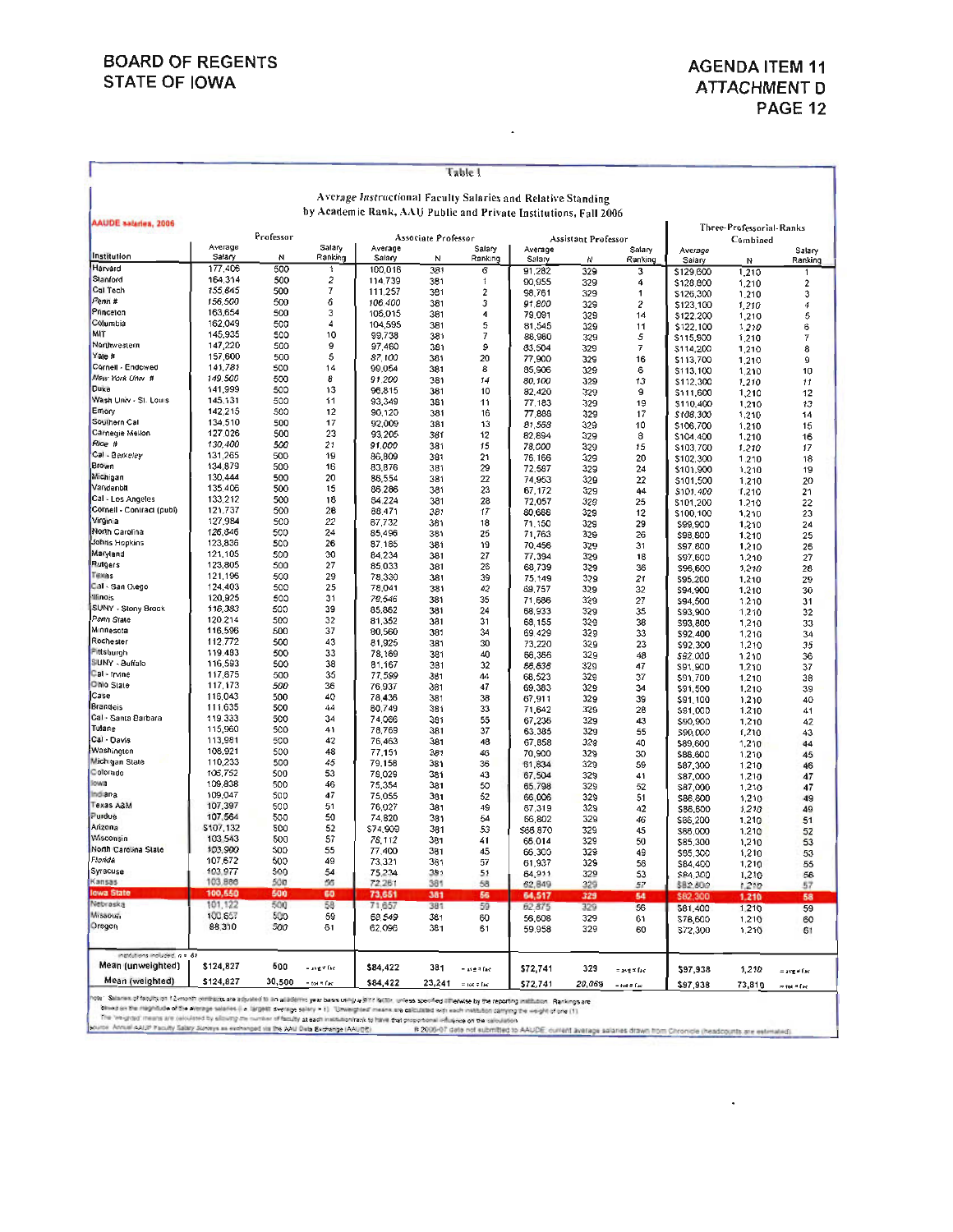# **BOARD OF REGENTS STATE OF IOWA**

# **AGENDA ITEM 11 ATTACHMENT E** PAGE 13

|                                                                                              | Average Faculty Salaries by Academic Rank, FY 2007 |            |                         |                     |            |          |                            |            |          |                             |            |          |
|----------------------------------------------------------------------------------------------|----------------------------------------------------|------------|-------------------------|---------------------|------------|----------|----------------------------|------------|----------|-----------------------------|------------|----------|
| (Peer institutions as listed by Education Trust*)<br>Peers Adjusted to UNI Rank Distribution |                                                    |            |                         |                     |            |          |                            |            |          |                             |            |          |
|                                                                                              |                                                    |            |                         |                     |            |          |                            |            |          |                             |            |          |
|                                                                                              |                                                    | Professor  |                         | Associate Professor |            |          | <b>Assistant Professor</b> |            |          | <b>Three Ranks Combined</b> |            |          |
|                                                                                              | Average                                            | UNI        | Salary                  | Average             | UNI        | Salary   | Average                    | UNI        | Salary   | Average                     | UNI        | Salary   |
| University                                                                                   | Salary                                             | N          | Ranking                 | Salary              | Ν          | Rankino  | Salary                     | N          | Ranking  | Salary                      | Ν          | Ranking  |
| University of California-Riverside                                                           | 109,300                                            | 168        | 1                       | 75,500              | 204        | 1        | 65,400                     | 130        | 1        | 84,196                      | 502        | 1        |
| University of Alabama                                                                        | 107,700                                            | 168        | $\overline{\mathbf{c}}$ | 74,500              | 204        | 3        | 60,600                     | 130        | 5        | 82,011                      | 502        | 2        |
| University of North Carolina-Charlotte                                                       | 97,600                                             | 168        | 3                       | 72,200              | 204        | 7        | 63,200                     | 130        | 2        | 78,370                      | 502        | 3        |
| West Chester University of Pennsylvania                                                      | 91,200                                             | 168        | 9                       | 74,600              | 204        | 2        | 61,100                     | 130        | 3        | 76,659                      | 502        | 4        |
| University of Mississippi-Main                                                               | 95,200                                             | 168        | 5                       | 71,800              | 204        | g        | 60,000                     | 130        | 6        | 76,575                      | 502        | 5        |
| University of North Carolina-Greensboro                                                      | 95,300                                             | 168<br>168 | 4<br>8                  | 72,000              | 204        | 8        | 58,800                     | 130<br>130 | 8<br>12  | 76,379<br>75,380            | 502<br>502 | 6<br>7   |
| Indiana University of Pennsylvania-Main<br>Bloomsburg University of Pennsylvania             | 91,300<br>90.900                                   | 168        | 11                      | 73,600<br>72,500    | 204<br>204 | 4<br>5   | 57,600<br>56,200           | 130        | 17       | 74,437                      | 502        | 8        |
| Kutztown University of Pennsylvania                                                          | 91,100                                             | 168        | 10                      | 72,400              | 204        | 6        | 53,600                     | 130        | 30       | 73,790                      | 502        | 9        |
| <b>Ohio University</b>                                                                       | 92,000                                             | 168        | 7                       | 68,500              | 204        | 12       | 55,900                     | 130        | 19       | 73,102                      | 502        | 10       |
| Florida A & M University                                                                     | 85,000                                             | 168        | 22                      | 70,600              | 204        | 10       | 60.800                     | 130        | 4        | 72,881                      | 502        | 11       |
| Kent State University-Main                                                                   | 92,800                                             | 168        | 6                       | 67,100              | 204        | 17       | 55,900                     | 130        | 20       | 72,800                      | 502        | 12       |
| Bowling Green State University-Main                                                          | 90,800                                             | 168        | 12                      | 68,100              | 204        | 14       | 55,600                     | 130        | 22       | 72,460                      | 502        | 13       |
| Oakland University                                                                           | 88,900                                             | 168        | 13                      | 68,200              | 204        | 13       | 57,800                     | 130        | 11       | 72,434                      | 502        | 14       |
| University of North Carolina-Wilmington                                                      | <b>85,800</b>                                      | 168        | 20                      | 69,300              | 204        | 11       | 58.500                     | 130        | 10       | 72,025                      | 502        | 15       |
| Mississippi State University                                                                 | 86,900                                             | 168        | 15                      | 66,200              | 204        | 20       | 59,000                     | 130        | 7        | 71,263                      | 502        | 16       |
| East Carolina University                                                                     | 86,300                                             | 168        | 18                      | 64,900              | 204        | 23       | 58,500                     | 130        | g        | 70,404                      | 502        | 17       |
| University of North Texas                                                                    | 87,000                                             | 168        | 14                      | 65,400              | 204        | 21       | 56,100                     | 130        | 18       | 70,220                      | 502        | 18       |
| Northern Illinois University                                                                 | 86,300                                             | 168        | 19                      | 65,300              | 204        | 22       | 56,500                     | 130        | 16       | 70.049                      | 502        | 19       |
| Central Michigan University                                                                  | 86,600                                             | 168        | 16                      | 66,600              | 204        | 18       | 53,200                     | 130        | 33       | 69,823                      | 502        | 20       |
| West Virginia University                                                                     | 85.800                                             | 168        | 21                      | 64,900              | 204        | 24       | 54,500                     | 130        | 25       | 69,201                      | 502        | 21       |
| University of Minnesota-Duluth                                                               | 83,400                                             | 168        | 23                      | 67,400              | 204        | 15       | 53,600                     | 130        | 32       | 69,181                      | 502        | 22       |
| California State University - Fresno                                                         | 86,400                                             | 168        | 17                      | 64,800              | 204        | 25       | 53,600                     | 130        | 31       | 69,128                      | 502        | 23       |
| Appalachian State University                                                                 | 80,700                                             | 168        | 28                      | 66,400              | 204        | 19       | 57,500                     | 130        | 13       | 68,881                      | 502        | 24       |
| University of Nebraska-Omaha                                                                 | 78.800                                             | 168        | 30                      | 67,400              | 204        | 16       | 55,900                     | 130        | 21       | 68,237                      | 502        | 25       |
| University of Northern Iowa<br>CRIATES                                                       | 81,700                                             | 168        | 26                      | 64,700              | 204        | 26       | 53,300                     | 130        | 29       | 67,567                      | 502        | 26       |
| <b>Illinois State University</b>                                                             | 80,400                                             | 168        | 29                      | 61,500              | 204        | 35       | 57,000                     | 130        | 14       | 66,660                      | 502        | 27       |
| Western Illinois University                                                                  | 83,000                                             | 168<br>168 | 24                      | 63,300              | 204        | 28       | 50.600                     | 130        | 43       | 66,604                      | 502        | 28<br>29 |
| Grand Valley State University<br>North Dakota State University-Main                          | 82,300<br>77,700                                   | 168        | 25<br>32                | 63,700<br>62,400    | 204<br>204 | 27<br>30 | 50,700<br>56,900           | 130<br>130 | 42<br>15 | 66,558<br>66,096            | 502<br>502 | 30       |
| Georgia Southern University                                                                  | 77,300                                             | 168        | 34                      | 61.900              | 204        | 34       | 54,700                     | 130        | 24       | 65.189                      | 502        | 31       |
| Northern Arizona University                                                                  | 81,100                                             | 168        | 27                      | 60,200              | 204        | 40       | 52,400                     | 130        | 36       | 65,175                      | 502        | 32       |
| Saint Cloud State University                                                                 | 76,300                                             | 168        | 38                      | 62,200              | 204        | 33       | 54,800                     | 130        | 23       | 65,002                      | 502        | 33       |
| Murray State University                                                                      | 77,000                                             | 168        | 35                      | 62.300              | 204        | 31       | 53,000                     | 130        | 34       | 64,811                      | 502        | 34       |
| Montana State University-Bozeman                                                             | 76,200                                             | 168        | 39                      | 60,300              | 204        | 39       | 52,400                     | 130        | 37       | 63,575                      | 502        | 35       |
| South Dakota State University                                                                | 73,100                                             | 168        | 48                      | 61,500              | 204        | 36       | 54,100                     | 130        | 27       | 63,466                      | 502        | 36       |
| Tennessee Technological University                                                           | 74,700                                             | 168        | 40                      | 62,200              | 204        | 32       | 50,600                     | 130        | 44       | 63.379                      | 502        | 37       |
| Winona State University                                                                      | 76,600                                             | 168        | 36                      | 59,300              | 204        | 43       | 51,800                     | 130        | 38       | 63,147                      | 502        | 38       |
| SUNY College At Oswego                                                                       | 73,700                                             | 168        | 44                      | 62,500              | 204        | 29       | 50,500                     | 130        | 47       | 63,141                      | 502        | 39       |
| Northern Michigan University                                                                 | 77,500                                             | 168        | 33                      | 59,900              | 204        | 41       | 49,400                     | 130        | 50       | 63.071                      | 502        | 40       |
| <b>Ball Slate University</b>                                                                 | 76,600                                             | 168        | 37                      | 61,000              | 204        | 37       | 48.300                     | 130        | 51       | 62,932                      | 502        | 41       |
| Radford University                                                                           | 74,200                                             | 168        | 42                      | 58.900              | 204        | 44       | 54,300                     | 130        | 26       | 62,829                      | 502        | 42       |
| University of West Georgia                                                                   | 77,800                                             | 168        | 31                      | 57.600              | 204        | 47       | 51.500                     | 130        | 39       | 62.780                      | 502        | 43       |
| Eastern Illinois University                                                                  | 74,400                                             | 163        | 41                      | 59,600              | 204        | 42       | 51,100                     | 130        | 40       | 62,352                      | 502        | 44       |
| University of Central Arkansas                                                               | 73,200                                             | 168        | 46                      | 60,600              | 204        | 38       | 50.600                     | 130        | 45       | 62,227                      | 502        | 45       |
| The University of Montana-Missoula                                                           | 73,900                                             | 168        | 43                      | 57,600              | 204        | 48       | 52.700                     | 130        | 35       | 61,786                      | 502        | 46       |
| University of Wisconsin-Whitewater                                                           | 71,900                                             | 168        | 49                      | 58,200              | 204        | 45       | 54,100                     | 130        | 28       | 61.723                      | 502        | 47       |
| Indiana State University                                                                     | 73,500                                             | 168        | 45                      | 57,400              | 204        | 49       | 50,000                     | 130        | 48       | 60,872                      | 502        | 48       |
| University of Wisconsin-Oshkosh                                                              | 70.600                                             | 168        | 51                      | 58,000              | 204        | 46       | 50,600                     | 130        | 46       | 60,300                      | 502        | 49       |
| University of Wisconsin-Stout                                                                | 71,900                                             | 168        | 50                      | 55,500              | 204        | 51       | 49.700                     | 130        | 49       | 59.486                      | 502        | 50       |
| University of Wisconsin-Eau Claire                                                           | 68,900                                             | 168        | 52                      | 55,700              | 204        | 50       | 51,100                     | 130        | 41       | 58,926                      | 502        | 51       |
| University of Northern Colorado                                                              | 73,200                                             | 168        | 47                      | 53,700              | 204        | 54       | 47,700                     | 130        | 52       | 58,672                      | 502        | 52       |
| Stephen F Austin State University<br>University of Wisconsin-Stevens Point                   | 67,300<br>66.900                                   | 168<br>168 | 53<br>54                | 54,300              | 204<br>204 | 53<br>52 | 47,600                     | 130        | 53       | 56,916                      | 502<br>502 | 53<br>54 |
| Mean                                                                                         | \$82,148                                           |            |                         | 54,900<br>\$64,094  |            |          | 45,700<br>\$54,391         | 130        | 54       | 56.533                      |            |          |
|                                                                                              |                                                    |            |                         |                     |            |          |                            |            |          | \$67,623                    |            |          |

Peer institutions from the report stiled A Matter of Degrees: improving Graduation Rates in Four-Year Colleges and Universities , Education Trust, May 2004.

Definition of peer institutions: "Competitive" student selectivity, Masters-degree granting, between 5,000 and 14,000 students, and a median SAT score between 1,000 and 1,100.

Data not available for the following peer institution: Unviersity of New Hampshire-Main

Data Source: ACADEME, AAUP, March-April 2007.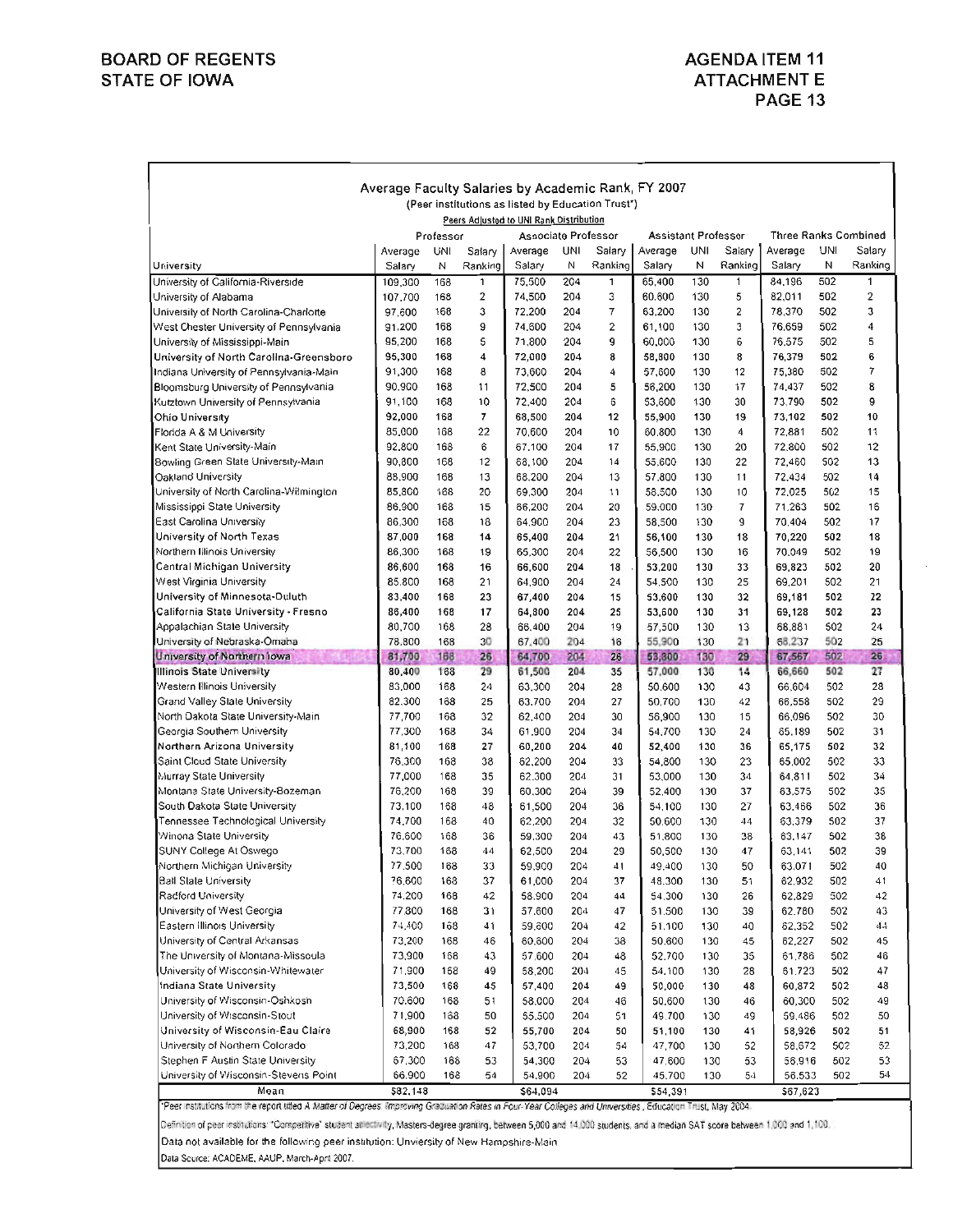#### **BOARD OF REGENTSSTATE OF IOWA**

**AGENDA ITEM 11ATTACHMENT FPAGE 14**

Faculty Salaries - FY 2007

# THE UNIVERSITY OF LOWA

Source: Association of American Universities Data Exchange - AAUDE University of Iowa January 1, 2007 Averages



\*Percentiles by rank do not include the College of Dentistry

\*lowa averages include January 2007 increases and peer averages are adjusted to lowa rank distribution.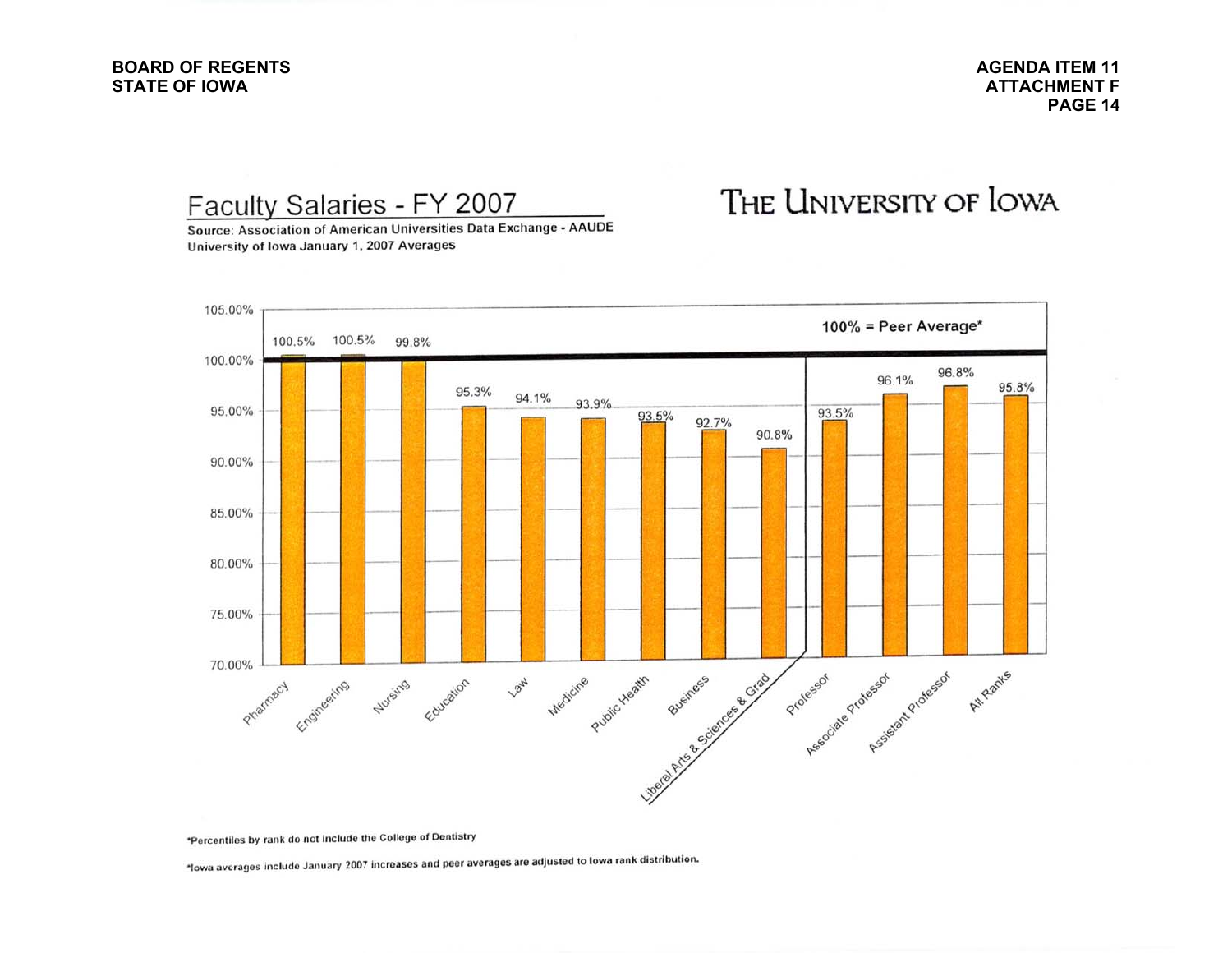**AGENDA ITEM 11ATTACHMENT GPAGE 15**

# **IOWA STATE UNIVERSITY** Faculty Salary as a Percent of Peer Average - FY 2007